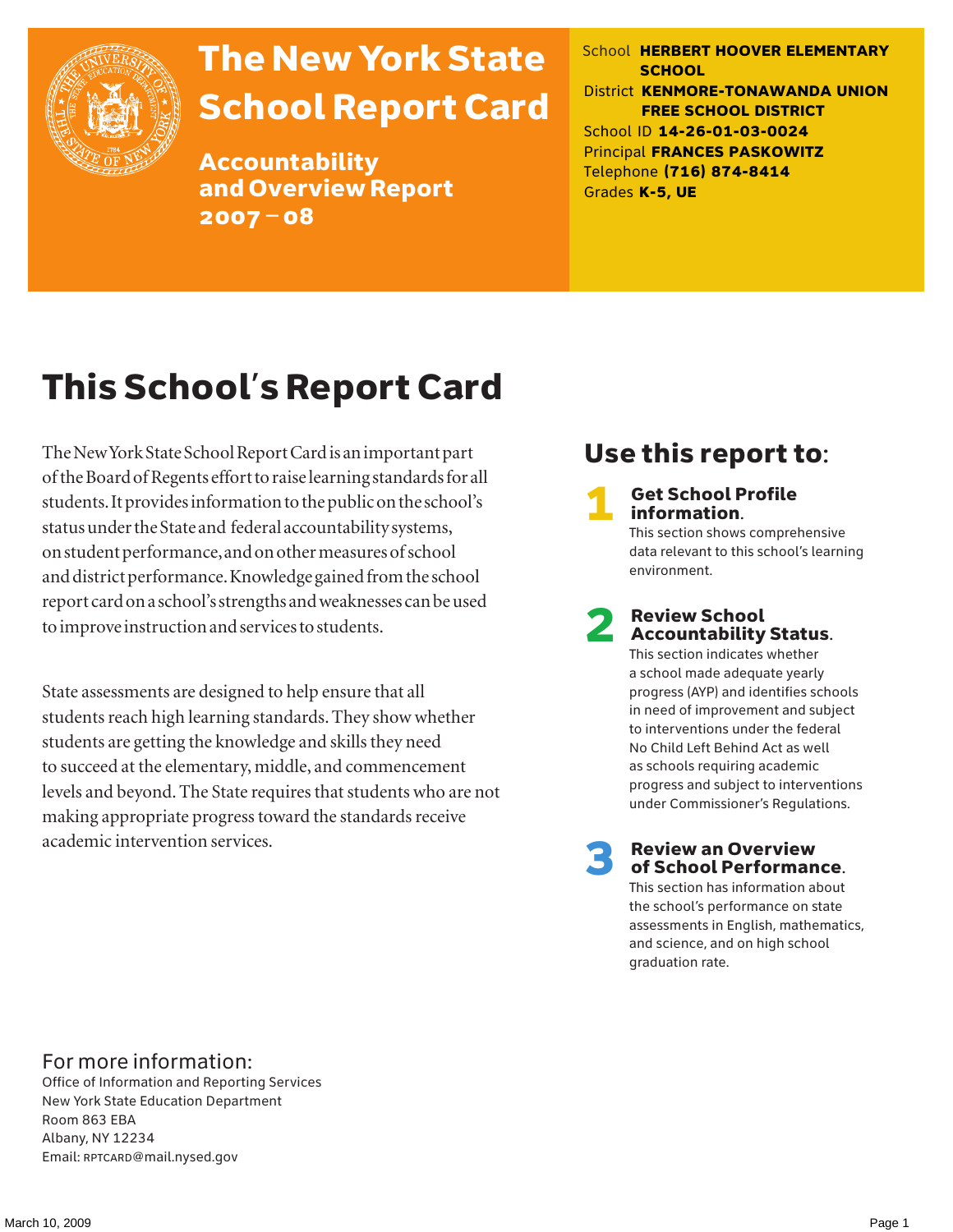School **HERBERT HOOVER ELEMENTARY SCHOOL** District **KENMORE-TONAWANDA UNION FREE**<br>School ID 14-26-01-03-0024 **District Act of Act of Act of Act of Act of Act of SCHOOL DISTRICT** School ID **14-26-01-03-0024** 

### School Profile

This section shows comprehensive data relevant to this school's learning environment, including information about enrollment, average class size, and teacher qualifications.

### Enrollment

|                            | $2005 - 06$ | $2006 - 07$ | $2007 - 08$ |
|----------------------------|-------------|-------------|-------------|
| Pre-K                      | 0           | $\Omega$    | 0           |
| Kindergarten               | 101         | 119         | 111         |
| Grade 1                    | 101         | 97          | 108         |
| Grade 2                    | 100         | 101         | 99          |
| Grade 3                    | 92          | 101         | 108         |
| Grade 4                    | 90          | 101         | 111         |
| Grade 5                    | 81          | 91          | 97          |
| Grade 6                    | 0           | 0           | 0           |
| <b>Ungraded Elementary</b> | 15          | 0           | 20          |
| Grade 7                    | 0           | 0           | 0           |
| Grade 8                    | 0           | 0           | 0           |
| Grade 9                    | 0           | 0           | 0           |
| Grade 10                   | 0           | 0           | 0           |
| Grade 11                   | 0           | 0           | 0           |
| Grade 12                   | 0           | 0           | 0           |
| <b>Ungraded Secondary</b>  | 0           | 0           | 0           |
| Total K-12                 | 580         | 610         | 654         |

### Enrollment Information

*Enrollment* counts are as of Basic Educational Data System (BEDS) day, which is typically the first Wednesday of October of the school year. Students who attend BOCES programs on a part-time basis are included in a school's enrollment. Students who attend BOCES on a full-time basis or who are placed full time by the district in an out-of-district placement are not included in a school's enrollment. Students classified by schools as "pre-first" are included in first grade counts.

### Average Class Size

|                       | $2005 - 06$ | $2006 - 07$ | $2007 - 08$ |
|-----------------------|-------------|-------------|-------------|
| <b>Common Branch</b>  | 21          | 20          | 20          |
| Grade 8               |             |             |             |
| English               |             |             |             |
| <b>Mathematics</b>    |             |             |             |
| Science               |             |             |             |
| <b>Social Studies</b> |             |             |             |
| Grade 10              |             |             |             |
| English               |             |             |             |
| <b>Mathematics</b>    |             |             |             |
| Science               |             |             |             |
| <b>Social Studies</b> |             |             |             |

### Average Class Size Information

*Average Class Size* is the total registration in specified classes divided by the number of those classes with registration. *Common Branch* refers to self-contained classes in Grades 1–6.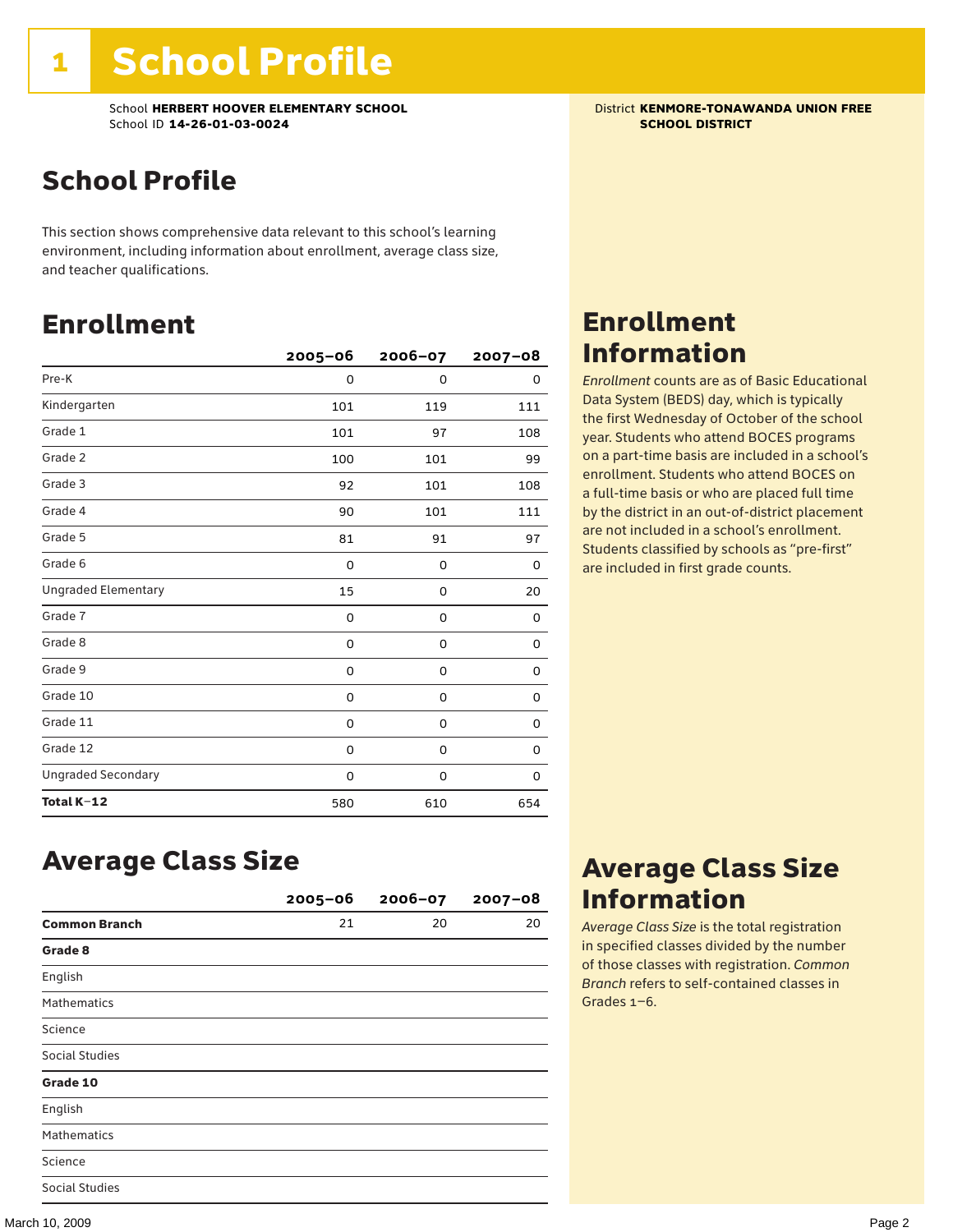### Demographic Factors

|                                                    |                | $2005 - 06$ | 2006-07 |     | 2007-08 |     |
|----------------------------------------------------|----------------|-------------|---------|-----|---------|-----|
|                                                    | #              | %           | #       | %   | #       | %   |
| Eligible for Free Lunch                            | 94             | 16%         | 119     | 20% | 130     | 20% |
| Reduced-Price Lunch                                | 68             | 12%         | 63      | 10% | 78      | 12% |
| Student Stability*                                 |                | 91%         |         | 96% |         | 94% |
| Limited English Proficient                         | 3              | 1%          | 6       | 1%  | 6       | 1%  |
| <b>Racial/Ethnic Origin</b>                        |                |             |         |     |         |     |
| American Indian or Alaska Native                   | 4              | 1%          | 4       | 1%  | 5       | 1%  |
| <b>Black or African American</b>                   | 16             | 3%          | 19      | 3%  | 29      | 4%  |
| Hispanic or Latino                                 | $\overline{7}$ | 1%          | 16      | 3%  | 18      | 3%  |
| Asian or Native<br>Hawaiian/Other Pacific Islander | 4              | 1%          | 3       | 0%  | 5       | 1%  |
| White                                              | 549            | 95%         | 568     | 93% | 581     | 89% |
| Multiracial**                                      | N/A            | N/A         | 0       | 0%  | 16      | 2%  |

\* Available only at the school level.

\*\* Multiracial enrollment data were not collected statewide in the 2005-06 school year.

### Attendance and Suspensions

|                            |   | $2004 - 05$ |   | $2005 - 06$   |   | $2006 - 07$ |  |
|----------------------------|---|-------------|---|---------------|---|-------------|--|
|                            | # | $\%$        | # | $\frac{0}{0}$ | # | %           |  |
| Annual Attendance Rate     |   | 96%         |   | 96%           |   | 96%         |  |
| <b>Student Suspensions</b> |   | 0%          |   | 1%            |   | 0%          |  |

### Demographic Factors Information

*Eligible for Free Lunch* and *Reduced*-*Price Lunch* percentages are determined by dividing the number of approved lunch applicants by the Basic Educational Data System (BEDS) enrollment in full-day Kindergarten through Grade 12. *Eligible for Free Lunch* and *Limited English Proficient* counts are used to determine *Similar Schools* groupings within a *Need*/*Resource Capacity* category. *Student Stability* is the percentage of students in the highest grade in a school who were also enrolled in that school at any time during the previous school year. (For example, if School A, which serves Grades 6–8, has 100 students enrolled in Grade 8 this year, and 92 of those 100 students were also enrolled in School A last year, the stability rate for the school is 92 percent.)

### Attendance and Suspensions Information

*Annual Attendance Rate* is determined by dividing the school's total actual attendance by the total possible attendance for a school year. A school's actual attendance is the sum of the number of students in attendance on each day the school was open during the school year. Possible attendance is the sum of the number of enrolled students who should have been in attendance on each day the school was open during the school year. *Student Suspension* rate is determined by dividing the number of students who were suspended from school (not including in-school suspensions) for one full day or longer anytime during the school year by the Basic Educational Data System (BEDS) day enrollments for that school year. A student is counted only once, regardless of whether the student was suspended one or more times during the school year.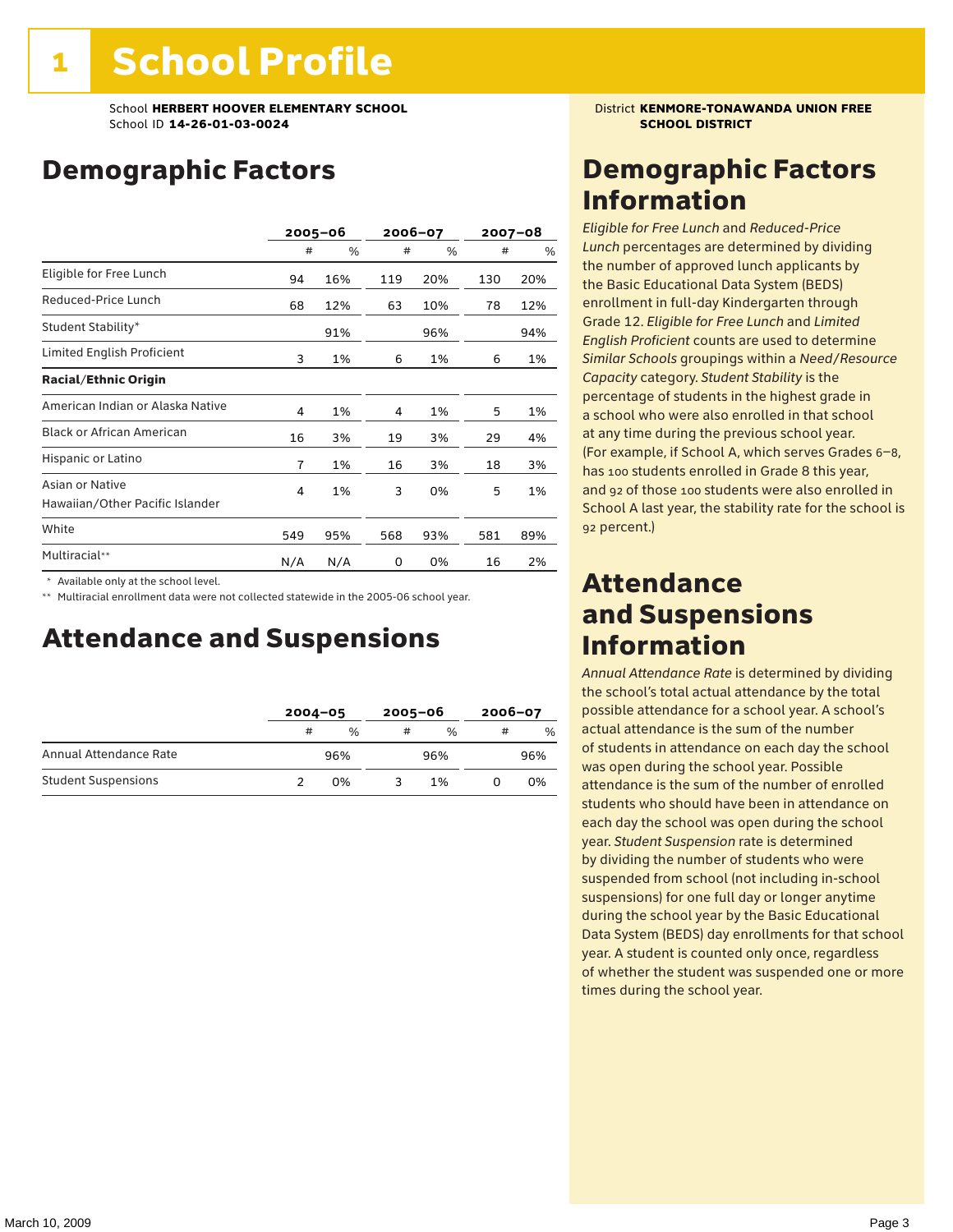School **HERBERT HOOVER ELEMENTARY SCHOOL** District **KENMORE-TONAWANDA UNION FREE**<br>School ID 14-26-01-03-0024 **District And School District KENMORE-TONAWANDA UNION FREE** School ID **14-26-01-03-0024** 

### Teacher Qualifications

|                                                                 | $2005 - 06$ | $2006 - 07$ | $2007 - 08$ |
|-----------------------------------------------------------------|-------------|-------------|-------------|
| <b>Total Number of Teachers</b>                                 | 41          | 43          | 42          |
| Percent with No Valid<br>Teaching Certificate                   | 0%          | 0%          | 0%          |
| Percent Teaching Out<br>of Certification                        | 0%          | 0%          | 0%          |
| Percent with Fewer Than<br>Three Years of Experience            | 2%          | 5%          | 2%          |
| Percentage with Master's Degree<br>Plus 30 Hours or Doctorate   | 5%          | 5%          | 5%          |
| <b>Total Number of Core Classes</b>                             | 165         | 63          | 50          |
| Percent Not Taught by<br><b>Highly Qualified Teachers</b>       | 0%          | 2%          | 0%          |
| <b>Total Number of Classes</b>                                  | 85          | 92          | 82          |
| Percent Taught by Teachers Without<br>Appropriate Certification | 0%          | 0%          | 1%          |

### Teacher Turnover Rate

|                                                                       | $2004 - 05$ | 2005-06 | 2006-07 |
|-----------------------------------------------------------------------|-------------|---------|---------|
| Turnover Rate of Teachers with Fewer<br>than Five Years of Experience | በ%          | በ%      | በ%      |
| Turnover Rate of All Teachers                                         | 13%         | 5%      | 2%      |

### Staff Counts

|                                       | $2005 - 06$ | $2006 - 07$ | 2007-08 |
|---------------------------------------|-------------|-------------|---------|
| <b>Total Other Professional Staff</b> |             |             |         |
| Total Paraprofessionals*              | N/A         | N/A         | N/A     |
| <b>Assistant Principals</b>           |             |             |         |
| Principals                            |             |             |         |

\* Not available at the school level.

### Teacher Qualifications Information

The *Percent Teaching Out of Certification* is the percent doing so more than on an incidental basis; that is, the percent teaching for more than five periods per week outside certification.

*Core Classes* are primarily K-6 common branch, English, mathematics, science, social studies, art, music, and foreign languages. The number of K-6 common branch core classes is multiplied by five so that these core class counts are weighted the same as counts for middle- and secondary-level teachers who report five classes per day. To be *Highly Qualified*, a teacher must have at least a Bachelor's degree, be certified to teach in the subject area, and show subject matter competency.

### Teacher Turnover Rate Information

*Teacher Turnover Rate* for a specified school year is the number of teachers in that school year who were not teaching in the following school year divided by the number of teachers in the specified school year, expressed as a percentage.

### Staff Counts Information

*Other Professionals* includes administrators, guidance counselors, school nurses, psychologists, and other professionals who devote more than half of their time to non-teaching duties. Teachers who are shared between buildings within a district are reported on the district report only.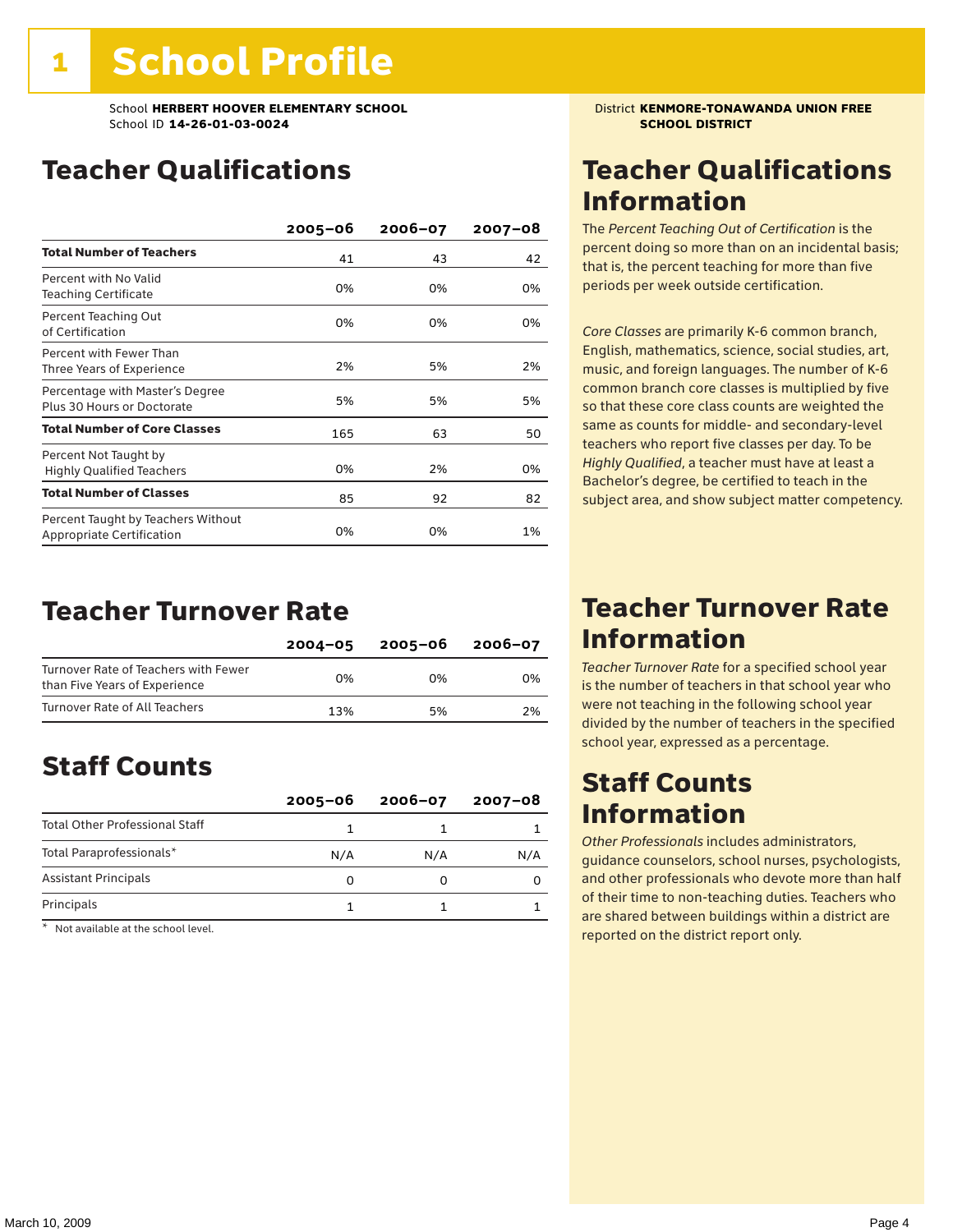### Understanding How Accountability Works in New York State

The federal No Child Left Behind (NCLB) Act requires that states develop and report on measures of student proficiency in 1) English language arts (ELA), in 2) mathematics, and on 3) a third indicator. In New York State in 2007–08, the third indicator is science at the elementary/middle level and graduation rate at the secondary level. Schools or districts that meet predefined goals on these measures are making Adequate Yearly Progress (AYP).



For more information about accountability in New York State, visit: www.emsc.nysed.gov/irts/accountability/home.shtml

### 1 English Language Arts (ELA)

To make AYP in ELA, every accountability group must make AYP. For a group to make AYP, it must meet the participation *and* the performance criteria.

#### A Participation Criterion

At the elementary/middle level, 95 percent of Grades 3–8 students enrolled during the test administration period in each group with 40 or more students must be tested on the New York State Testing Program (NYSTP) in ELA or, if appropriate, the New York State English as a Second Language Achievement Test (NYSESLAT), or the New York State Alternate Assessment (NYSAA) in ELA. At the secondary level, 95 percent of seniors in 2007–08 in each accountability group with 40 or more students must have taken an English examination that meets the students' graduation requirement.

#### B Performance Criterion

At the elementary/middle level, the Performance Index (PI) of each group with 30 or more continuously enrolled tested students must equal or exceed its Effective Annual Measurable Objective (AMO) or the group must make Safe Harbor. (NYSESLAT is used only for participation.) At the secondary level, the PI of each group in the 2004 cohort with 30 or more members must equal or exceed its Effective AMO or the group must make Safe Harbor. To make Safe Harbor, the PI of the group must equal or exceed its Safe Harbor Target and the group must qualify for Safe Harbor using the third indicator, science or graduation rate.

### 2 Mathematics

The same criteria for making AYP in ELA apply to mathematics. At the elementary/middle level, the measures used to determine AYP are the NYSTP and the NYSAA in mathematics. At the secondary level, the measures are mathematics examinations that meet the students' graduation requirement.

### 3 Third Indicator

In addition to English language arts and mathematics, the school must also make AYP in a third area of achievement. This means meeting the criteria in science at the elementary/middle level and the criteria in graduation rate at the secondary level.

Elementary/Middle-Level Science: To make AYP, the All Students group must meet the participation criterion *and* the performance criterion.

#### A Participation Criterion

Eighty percent of students in Grades 4 and/or 8 enrolled during the test administration period in the All Students group, if it has 40 or more students, must be tested on an accountability measure. In Grade 4, the measures are the Grade 4 elementary-level science test and the Grade 4 NYSAA in science. In Grade 8 science, the measures are the Grade 8 middle-level science test, Regents science examinations, and the Grade 8 NYSAA in science.

#### B Performance Criterion

The PI of the All Students group must equal or exceed the State Science Standard (100) or the Science Progress Target.

Qualifying for Safe Harbor in Elementary/Middle-Level ELA and Math: To qualify, the PI must equal or exceed the State Science Standard or the Science Progress Target in elementary/middle-level science for that group.

Secondary-Level Graduation Rate: For a school to make AYP in graduation rate, the percent of students in the 2003 graduation-rate total cohort in the All Students group earning a high school diploma by August 31, 2007 must equal or exceed the Graduation-Rate Standard (55%) or the Graduation-Rate Progress Target.

Qualifying for Safe Harbor in Secondary-Level ELA and Math: To qualify, the percent of the 2003 graduation-rate total cohort earning a local diploma by August 31, 2007 must equal or exceed the Graduation-Rate Standard (55%) or the Graduation-Rate Progress Target for that group.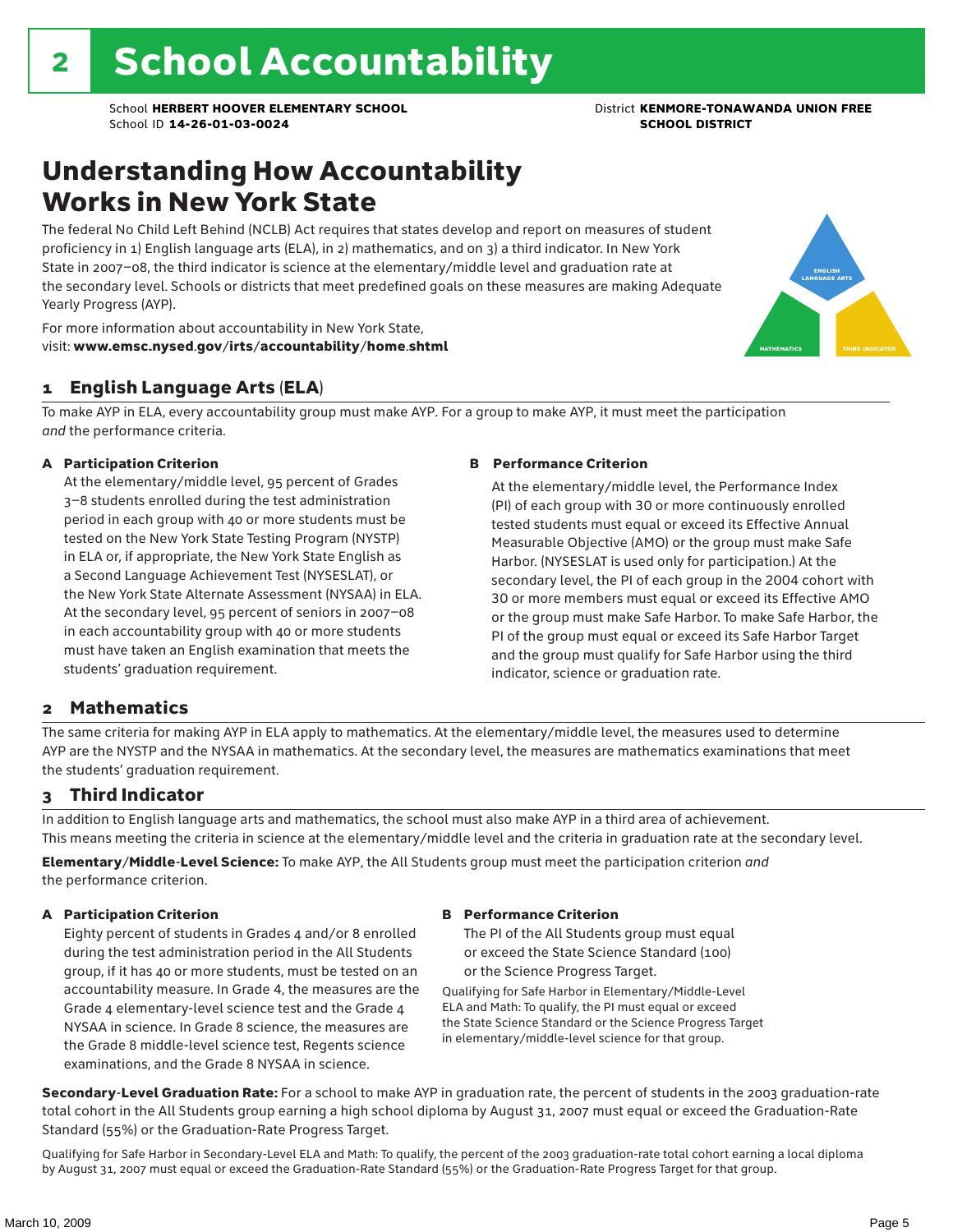## Useful Terms for Understanding Accountability

#### Accountability Cohort for English and Mathematics

The 2004 school accountability cohort consists of all students who first entered Grade 9 anywhere in the 2004–05 school year, and all ungraded students with disabilities who reached their seventeenth birthday in the 2004–05 school year, who were enrolled on October 3, 2007 and did not transfer to a diploma granting program. Students who earned a high school equivalency diploma or were enrolled in an approved high school equivalency preparation program on June 30, 2008, are not included in the 2004 school accountability cohort. The 2004 district accountability cohort consists of all students in each school accountability cohort plus students who transferred within the district after BEDS day plus students who were placed outside the district by the Committee on Special Education or district administrators and who met the other requirements for cohort membership. Cohort is defined in Section 100.2 (p) (16) of the Commissioner's Regulations.

#### Adequate Yearly Progress (AYP)

Adequate Yearly Progress (AYP) indicates satisfactory progress by a district or a school toward the goal of proficiency for all students.

#### Annual Measurable Objective (AMO)

The Annual Measurable Objective (AMO) is the Performance Index (PI) value that signifies that an accountability group is making satisfactory progress toward the goal that 100 percent of students will be proficient in the State's learning standards for English language arts and mathematics by 2013–14. The AMOs for each grade level will be increased as specified in CR100.2(p)(14) and will reach 200 in 2013–14. (See Effective AMO for further information.)

#### Continuously Enrolled Students

At the elementary/middle level, continuously enrolled students are those enrolled in the school or district on BEDS day (usually the first Wednesday in October) of the school year until the test administration period. At the secondary level, all students who meet the criteria for inclusion in the accountability cohort are considered to be continuously enrolled.

#### Effective Annual Measurable Objective (Effective AMO)

The Effective Annual Measurable Objective (Effective AMO) is the Performance Index (PI) value that each accountability group within a school or district is expected to achieve to make Adequate Yearly Progress (AYP). The Effective AMO is the lowest PI that an accountability group of a given size can achieve in a subject for the group's PI not to be considered significantly different from the AMO for that subject. If an accountability group's PI equals or exceeds the Effective AMO, it is considered to have made AYP. A more complete definition of Effective AMO and a table showing the PI values that each group size must equal or exceed to make AYP are available at www.emsc.nysed.gov/irts.

#### Graduation-Rate Total Cohort

This term is defined on the graduation-rate accountability page.

#### Performance Index (PI)

A Performance Index is a value from 0 to 200 that is assigned to an accountability group, indicating how that group performed on a required State test (or approved alternative) in English language arts, mathematics, or science. Student scores on the tests are converted to four performance levels, from Level 1 to Level 4. (See performance level definitions on the Overview Summary page.) At the elementary/middle level, the PI is calculated using the following equation:

100 × [(Count of Continuously Enrolled Tested Students Performing at Levels 2, 3, and 4 + the Count at Levels 3 and 4) ÷ Count of All Continuously Enrolled Tested Students]

At the secondary level, the PI is calculated using the following equation:

100 × [(Count of Cohort Members Performing at

Levels 2, 3, and 4 + the Count at Levels 3 and 4)  $\div$  Count of All Cohort Members]

A list of tests used to measure student performance for accountability is available at www.emsc.nysed.gov/irts.

#### Progress Target

For accountability groups below the State Standard in science or graduation rate, the Progress Target is an alternate method for making Adequate Yearly Progress (AYP) or qualifying for Safe Harbor in English language arts and mathematics based on improvement over the previous year's performance.

#### Safe Harbor

Safe Harbor provides an alternate means to demonstrate Adequate Yearly Progress (AYP) for accountability groups that do not achieve their Effective Annual Measurable Objectives (AMOs) in English or mathematics.

#### Safe Harbor Targets

The 2007–08 safe harbor targets were calculated using the following equation:

2006–07 PI + (200 – the 2006–07 PI) × 0.10

#### Science Progress Target

The elementary/middle-level 2007–08 Science Progress Target is calculated by adding one point to the 2006–07 PI. The 2008–09 Science Progress Target is calculated by adding one point to the 2007–08 PI. The 2007–08 target is provided for groups whose PI was below the State Science Standard in 2007–08.

#### Science Standard

The criterion value that represents a minimally satisfactory performance in science. In 2007–08, the State Science Standard at the elementary/middle level is a Performance Index (PI) of 100. The Commissioner may raise the State Science Standard at his discretion in future years.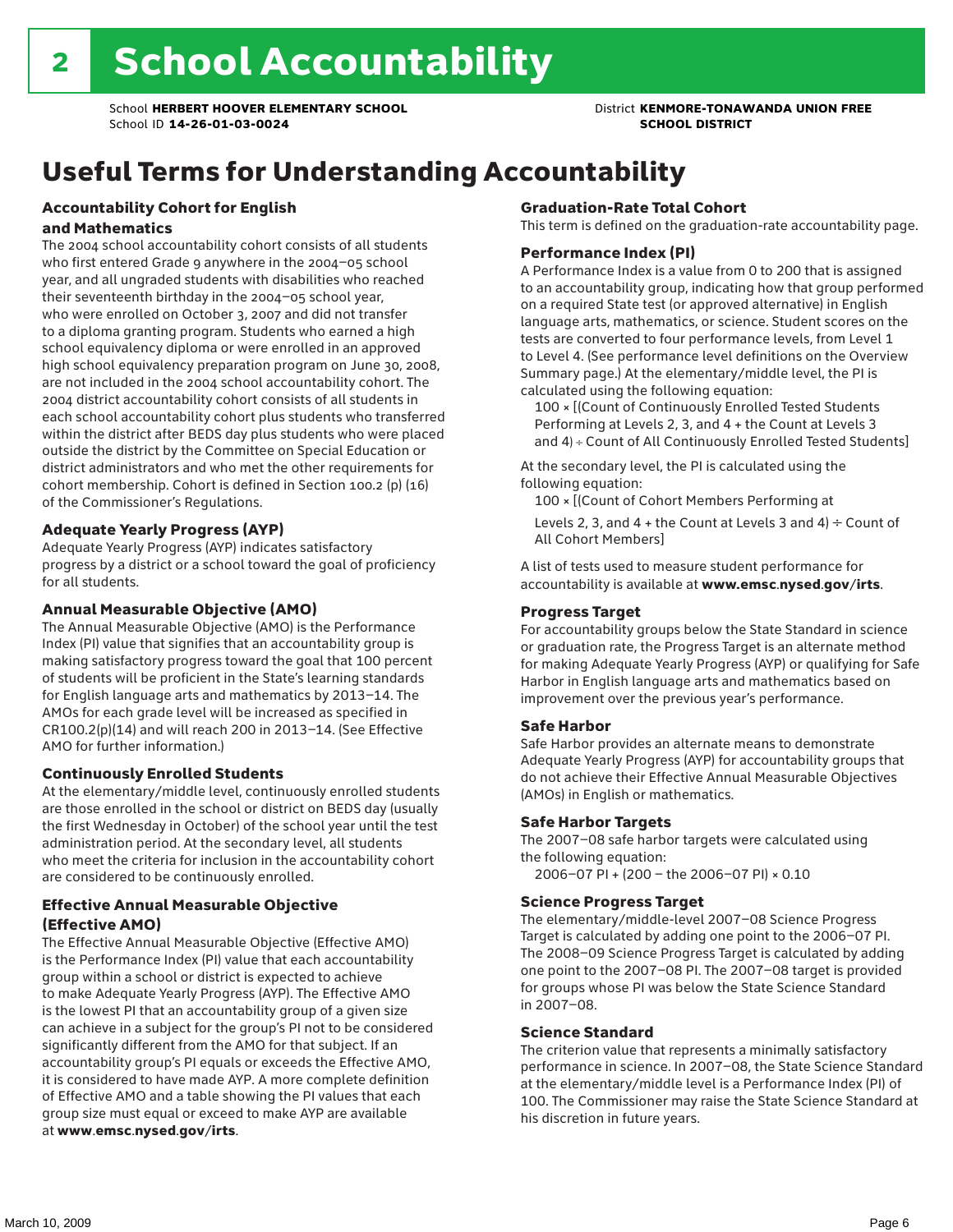### Understanding Your School Accountability Status

The list below defines the school status categories applied to each accountability measure under New York State's accountability system, which is divided into a Federal Title I component and a State component. Accountability measures for schools at the elementary/middle level are English language arts (ELA), mathematics, and science; at the secondary level, they are ELA, mathematics, and graduation rate. A school may be assigned a different status for different accountability measures. The overall status of a school is the status assigned to the school for the accountability measure with the most advanced designation in the hierarchy. If the school receives Title I funds, it is the most advanced designation in the Title I hierarchy, unless the school is in good standing under Title I but identified as SRAP under the State hierarchy. A school that does not receive Title I funding in a school year does not have a federal status in that year; however, all schools (except charter schools) receive a state status even if they do not receive Title I funding. Schools in improvement status under Title I must provide school choice for their students; those in need of improvement in year 2 and beyond must also provide Supplemental Education Services to eligible students. Other consequences for schools not in good standing can be found at: www.emsc.nysed.gov/irts/school-accountability/about.shtml.

| <b>Federal Title I Status</b><br>(Applies to all New York State schools receiving Title I funds)                                                                                                                                                                                                             | <b>New York State Status</b><br>(Applies to all New York State public schools except charter schools)                                                                                                                                                                                                           |
|--------------------------------------------------------------------------------------------------------------------------------------------------------------------------------------------------------------------------------------------------------------------------------------------------------------|-----------------------------------------------------------------------------------------------------------------------------------------------------------------------------------------------------------------------------------------------------------------------------------------------------------------|
| School in Good Standing<br>Restructuring, Restructuring, Requiring Academic Progress, or as a School Under Registration Review.                                                                                                                                                                              | A school is considered to be in good standing if it has not been identified as a School in Need of Improvement, in Corrective Action, Planning for                                                                                                                                                              |
| School in Need of Improvement (Year 1)<br>A school that has not made AYP on the same accountability<br>measure for two consecutive years while receiving Title I funds<br>is considered a School in Need of Improvement (Year 1) for the<br>following year.                                                  | <b>School Requiring Academic Progress (Year 1)</b><br>A school that has not made AYP on the same accountability<br>measure for two consecutive years is considered a School<br>Requiring Academic Progress (Year 1) for the following year.                                                                     |
| <b>School in Need of Improvement (Year 2)</b><br>A School in Need of Improvement (Year 1) that does not make<br>AYP on the accountability measure for which it was identified<br>is considered a School in Need of Improvement (Year 2) for the<br>following year, if it continues to receive Title I funds. | <b>School Requiring Academic Progress (Year 2)</b><br>A School Requiring Academic Progress (Year 1) that does not<br>make AYP on the accountability measure for which it was identified<br>is considered a School Requiring Academic Progress (Year 2) for<br>the following year.                               |
| <b>School in Corrective Action</b><br>A School in Need of Improvement (Year 2) that does not make<br>AYP on the accountability measure for which it was identified is<br>considered a School in Corrective Action for the following year,<br>if it continues to receive Title I funds.                       | <b>School Requiring Academic Progress (Year 3)</b><br>A School Requiring Academic Progress (Year 2) that does not<br>make AYP on the accountability measure for which it was identified<br>is considered a School Requiring Academic Progress (Year 3) for<br>the following year.                               |
| <b>School Planning for Restructuring</b><br>A School in Corrective Action that does not make AYP on the<br>accountability measure for which it was identified is considered<br>a School Planning for Restructuring for the following year, if it<br>continues to receive Title I funds.                      | <b>School Requiring Academic Progress (Year 4)</b><br>A School Requiring Academic Progress (Year 3) that does not<br>make AYP on the accountability measure for which it was identified<br>is considered a School Requiring Academic Progress (Year 4) for<br>the following year.                               |
| School Restructuring (Year 1)<br>A School Planning for Restructuring that does not make<br>AYP on the accountability measure for which it was identified is<br>considered a School Restructuring (Year 1) for the following year,<br>if it continues to receive Title I funds.                               | <b>School Requiring Academic Progress (Year 5 and above)</b><br>A School Requiring Academic Progress (Year 4 and above) that does not<br>make AYP on the accountability measure for which it was identified is<br>considered a School Requiring Academic Progress (Year 5 and above) for<br>the following year. |
| School Restructuring (Year 2 and above)<br>A School Restructuring (Year 1 and above) that does not make<br>AYP on the accountability measure for which it was identified<br>is considered a School Restructuring (Year 2 and above) for the<br>following year, if it continues to receive Title I funds.     |                                                                                                                                                                                                                                                                                                                 |

Pending - A school's status is "Pending" if the school requires special evaluation procedures and they have not yet been completed.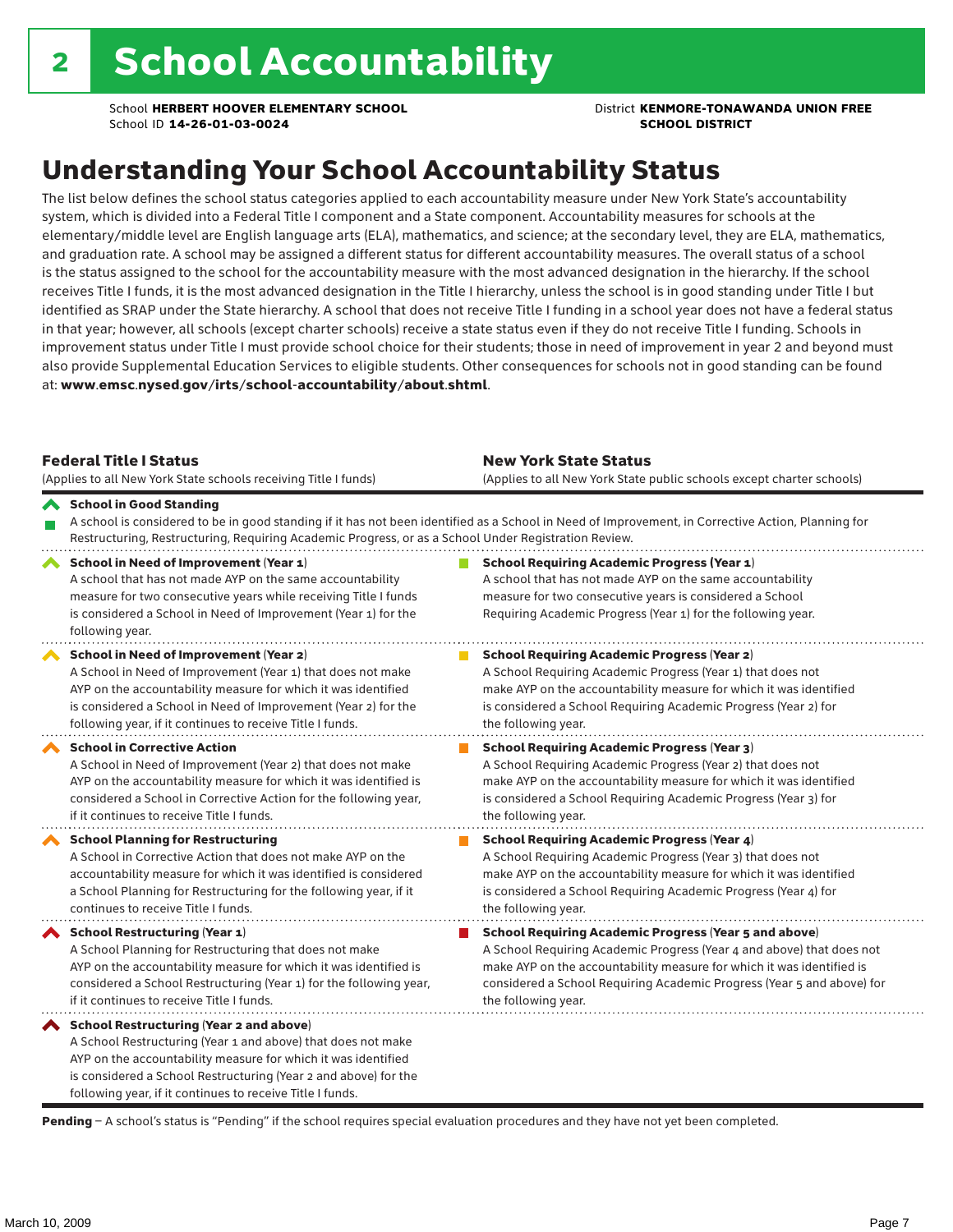# 2 School Accountability

School **HERBERT HOOVER ELEMENTARY SCHOOL** District **KENMORE-TONAWANDA UNION FREE**<br>School ID 14-26-01-03-0024 **District SCHOOL DISTRICT** School ID **14-26-01-03-0024** 

### Summary

| <b>Overall Accountability</b> | <b>Good Standing</b>  |                                           |                                                         |                        |  |  |  |
|-------------------------------|-----------------------|-------------------------------------------|---------------------------------------------------------|------------------------|--|--|--|
| <b>Status (2008-09)</b>       |                       | <b>Elementary/Middle Level</b>            |                                                         | <b>Secondary Level</b> |  |  |  |
|                               | <b>ELA</b>            | Good Standing                             | ELA                                                     |                        |  |  |  |
|                               | Math<br>Good Standing |                                           | Math                                                    |                        |  |  |  |
|                               | Science               | Good Standing<br><b>Contract Contract</b> | <b>Graduation Rate</b>                                  |                        |  |  |  |
| <b>Title I Part A Funding</b> |                       |                                           | <b>Years the School Received Title I Part A Funding</b> |                        |  |  |  |
|                               | $2006 - 07$           |                                           | $2007 - 08$                                             | $2008 - 09$            |  |  |  |
|                               | <b>NO</b>             |                                           | NO.                                                     | NO.                    |  |  |  |

#### On which accountability measures did this school make Adequate Yearly Progress (AYP) and which groups made AYP on each measure?

|                                                     | <b>Elementary/Middle Level</b> |               |               | <b>Secondary Level</b> |             |                        |  |
|-----------------------------------------------------|--------------------------------|---------------|---------------|------------------------|-------------|------------------------|--|
|                                                     | English                        |               |               | English                |             |                        |  |
| <b>Student Groups</b>                               | Language Arts                  | Mathematics   | Science       | Language Arts          | Mathematics | <b>Graduation Rate</b> |  |
| <b>All Students</b>                                 | V                              | v             | V             |                        |             |                        |  |
| <b>Ethnicity</b>                                    |                                |               |               |                        |             |                        |  |
| American Indian or Alaska Native                    |                                |               |               |                        |             |                        |  |
| <b>Black or African American</b>                    |                                |               |               |                        |             |                        |  |
| Hispanic or Latino                                  |                                |               |               |                        |             |                        |  |
| Asian or Native Hawaiian/Other Pacific<br>Islander  |                                |               |               |                        |             |                        |  |
| White                                               | ✔                              | V             |               |                        |             |                        |  |
| Multiracial                                         |                                |               |               |                        |             |                        |  |
| <b>Other Groups</b>                                 |                                |               |               |                        |             |                        |  |
| <b>Students with Disabilities</b>                   | V                              | V             |               |                        |             |                        |  |
| Limited English Proficient                          |                                |               |               |                        |             |                        |  |
| <b>Economically Disadvantaged</b>                   | V                              | V             |               |                        |             |                        |  |
| <b>Student groups making</b><br>AYP in each subject | $\vee$ 4 of 4                  | $\vee$ 4 of 4 | $\vee$ 1 of 1 |                        |             |                        |  |

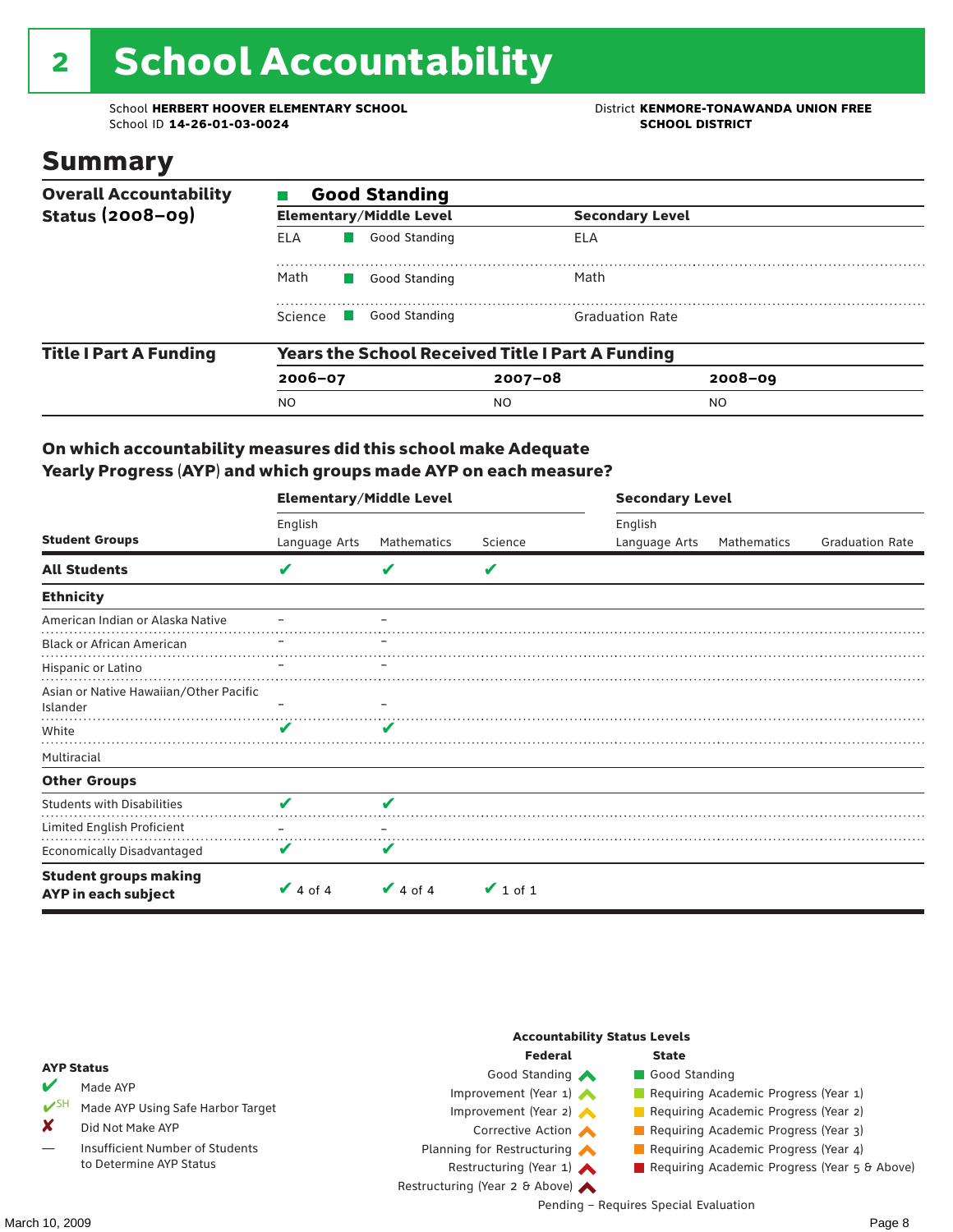### **Elementary/Middle-Level English Language Arts**

| <b>Accountability Status</b><br>for This Subject<br>$(2008 - 09)$ |        | Good Standing                                          |
|-------------------------------------------------------------------|--------|--------------------------------------------------------|
| <b>Accountability Measures</b>                                    | 4 of 4 | Student groups making AYP in English language arts     |
|                                                                   | v      | Made AYP                                               |
| <b>Prospective Status</b>                                         |        | This school will be in good standing in 2009-10. [101] |

#### How did students in each accountability group perform on **elementary/middle-level English language arts accountability measures?**

|                                                          | <b>AYP</b>      | Participation <sup>2</sup> |            | Test Performance <sup>3</sup> |             | <b>Performance Objectives</b> |                    |             |
|----------------------------------------------------------|-----------------|----------------------------|------------|-------------------------------|-------------|-------------------------------|--------------------|-------------|
| <b>Student Group</b>                                     |                 | Met                        | Percentage | Met                           | Performance | Effective                     | Safe Harbor Target |             |
| (Total: Continuous Enrollment) <sup>1</sup>              | <b>Status</b>   | Criterion                  | Tested     | Criterion                     | Index       | AMO                           | $2007 - 08$        | $2008 - 09$ |
| All Students (317:311)                                   | ✔               | V                          | 100%       | V                             | 173         | 127                           |                    |             |
| <b>Ethnicity</b>                                         |                 |                            |            |                               |             |                               |                    |             |
| American Indian or Alaska Native<br>(3:3)                |                 |                            |            |                               |             |                               |                    |             |
| <b>Black or African American</b><br>(16:13)              |                 |                            |            | $\overline{\phantom{0}}$      |             |                               |                    |             |
| Hispanic or Latino <sup>(8:7)</sup>                      |                 |                            |            |                               |             |                               |                    |             |
| Asian or Native Hawaiian/Other Pacific<br>Islander (2:2) |                 |                            |            |                               |             |                               |                    |             |
| White (288:286)                                          | ✔               | ✔                          | 100%       | V                             | 174         | 127                           |                    |             |
| Multiracial (0:0)                                        |                 |                            |            |                               |             |                               |                    |             |
| <b>Other Groups</b>                                      |                 |                            |            |                               |             |                               |                    |             |
| Students with Disabilities <sup>4</sup>                  |                 |                            |            |                               |             |                               |                    |             |
| (48:47)                                                  | ✔               | V                          | 100%       | V                             | 128         | 119                           |                    |             |
| Limited English Proficient <sup>5</sup>                  |                 |                            |            |                               |             |                               |                    |             |
| (2:2)                                                    |                 |                            |            |                               |             |                               |                    |             |
| <b>Economically Disadvantaged</b><br>(113:109)           | V               | V                          | 100%       | V                             | 164         | 123                           |                    |             |
| <b>Final AYP Determination</b>                           | $\sqrt{4}$ of 4 |                            |            |                               |             |                               |                    |             |

#### **NOTES**

- <sup>1</sup> These data show the count of students enrolled during the test administration period (used for Participation) followed by the count of continuously enrolled tested students (used for Performance). For accountability calculations,
- students who were excused from testing for medical reasons are not included in the enrollment count. <sup>2</sup> Groups with fewer than 40 students enrolled during the test administration period are not required to meet the participation criterion. If the participation rate of a group fell below 95 percent in 2007–08, the enrollment shown is the sum of 2006–07 and 2007–08 enrollments and the percent tested is the weighted average
- of the participation rates over those two years.<br><sup>3</sup> For schools with fewer than 30 continuously enrolled tested students in the All Students group in 2007–08, data for 2006–07 and 2007–08 were combined to determine counts and PIs. For schools with 30 or more continuously enrolled students in the All Students group in 2007–08, student groups with fewer than 30
- continuously enrolled tested students are not required to meet the performance criterion. <sup>4</sup> If the school failed to make AYP solely because of the performance of students with disabilities, met the 95% participation requirement for this group, and would meet or exceed the AMO for this subject if 34 points were added to the PI, then the school is considered to have made AYP for students with disabilities.
- $5$  If the count of LEP students is equal to or greater than 30, former LEP students are also included in the performance calculations.
- ‡ This student group did not make AYP in science; therefore, it did not qualify for Safe Harbor.
- Made AYP
	- Made AYP Using Safe Harbor Target
- X Did Not Make AYP
- Insufficient Number of Students to Determine AYP Status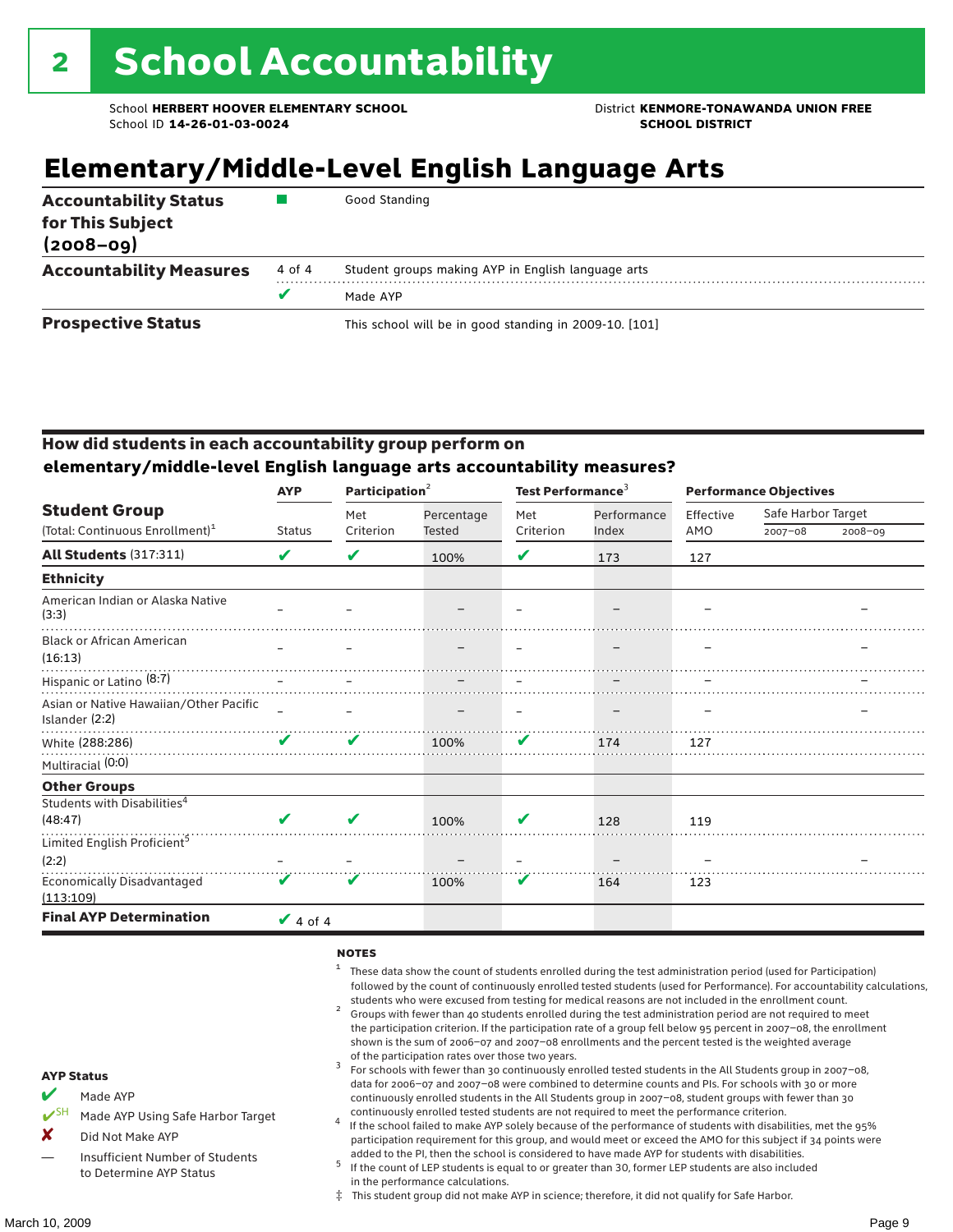### **Elementary/Middle-Level Mathematics**

| <b>Accountability Status</b><br>for This Subject<br>$(2008 - 09)$ |        | Good Standing                                          |
|-------------------------------------------------------------------|--------|--------------------------------------------------------|
| <b>Accountability Measures</b>                                    | 4 of 4 | Student groups making AYP in mathematics               |
|                                                                   |        | Made AYP                                               |
| <b>Prospective Status</b>                                         |        | This school will be in good standing in 2009-10. [101] |

#### How did students in each accountability group perform on **elementary/middle-level mathematics accountability measures?**

|                                                          | <b>AYP</b>      | Participation <sup>2</sup> |               | Test Performance <sup>3</sup> |             | <b>Performance Objectives</b> |                    |         |
|----------------------------------------------------------|-----------------|----------------------------|---------------|-------------------------------|-------------|-------------------------------|--------------------|---------|
| <b>Student Group</b>                                     |                 | Met                        | Percentage    | Met                           | Performance | Effective                     | Safe Harbor Target |         |
| (Total: Continuous Enrollment) <sup>1</sup>              | <b>Status</b>   | Criterion                  | <b>Tested</b> | Criterion                     | Index       | AMO                           | $2007 - 08$        | 2008-09 |
| <b>All Students (315:305)</b>                            | V               | V                          | 99%           | V                             | 187         | 96                            |                    |         |
| <b>Ethnicity</b>                                         |                 |                            |               |                               |             |                               |                    |         |
| American Indian or Alaska Native<br>(3:3)                |                 |                            |               |                               |             |                               |                    |         |
| <b>Black or African American</b><br>(16:13)              |                 |                            |               |                               |             |                               |                    |         |
| Hispanic or Latino <sup>(8:7)</sup>                      |                 |                            |               |                               |             |                               |                    |         |
| Asian or Native Hawaiian/Other Pacific<br>Islander (2:2) |                 |                            |               |                               |             |                               |                    |         |
| White (286:280)                                          | ✔               | V                          | 99%           | V                             | 188         | 96                            |                    |         |
| Multiracial (0:0)                                        |                 |                            |               |                               |             |                               |                    |         |
| <b>Other Groups</b>                                      |                 |                            |               |                               |             |                               |                    |         |
| Students with Disabilities <sup>4</sup>                  |                 |                            |               |                               |             |                               |                    |         |
| (47:46)                                                  | ✔               | V                          | 100%          | v                             | 161         | 88                            |                    |         |
| Limited English Proficient <sup>5</sup>                  |                 |                            |               |                               |             |                               |                    |         |
| (2:2)                                                    |                 |                            |               |                               |             |                               |                    |         |
| Economically Disadvantaged<br>(113:107)                  | V               | v                          | 99%           | V                             | 182         | 92                            |                    |         |
| <b>Final AYP Determination</b>                           | $\sqrt{4}$ of 4 |                            |               |                               |             |                               |                    |         |

#### **NOTES**

- <sup>1</sup> These data show the count of students enrolled during the test administration period (used for Participation) followed by the count of continuously enrolled tested students (used for Performance). For accountability calculations,
- students who were excused from testing for medical reasons are not included in the enrollment count.<br><sup>2</sup> Groups with fewer than 40 students enrolled during the test administration period are not required to meet the participation criterion. If the participation rate of a group fell below 95 percent in 2007–08, the enrollment shown is the sum of 2006–07 and 2007–08 enrollments and the percent tested is the weighted average
- of the participation rates over those two years.<br><sup>3</sup> For schools with fewer than 30 continuously enrolled tested students in the All Students group in 2007–08, data for 2006–07 and 2007–08 were combined to determine counts and PIs. For schools with 30 or more continuously enrolled students in the All Students group in 2007–08, student groups with fewer than 30
- continuously enrolled tested students are not required to meet the performance criterion. <sup>4</sup> If the school failed to make AYP solely because of the performance of students with disabilities, met the 95% participation requirement for this group, and would meet or exceed the AMO for this subject if 34 points were added to the PI, then the school is considered to have made AYP for students with disabilities.
- $5$  If the count of LEP students is equal to or greater than 30, former LEP students are also included in the performance calculations.
- ‡ This student group did not make AYP in science; therefore, it did not qualify for Safe Harbor.
- Made AYP
	- Made AYP Using Safe Harbor Target
- X Did Not Make AYP
- Insufficient Number of Students to Determine AYP Status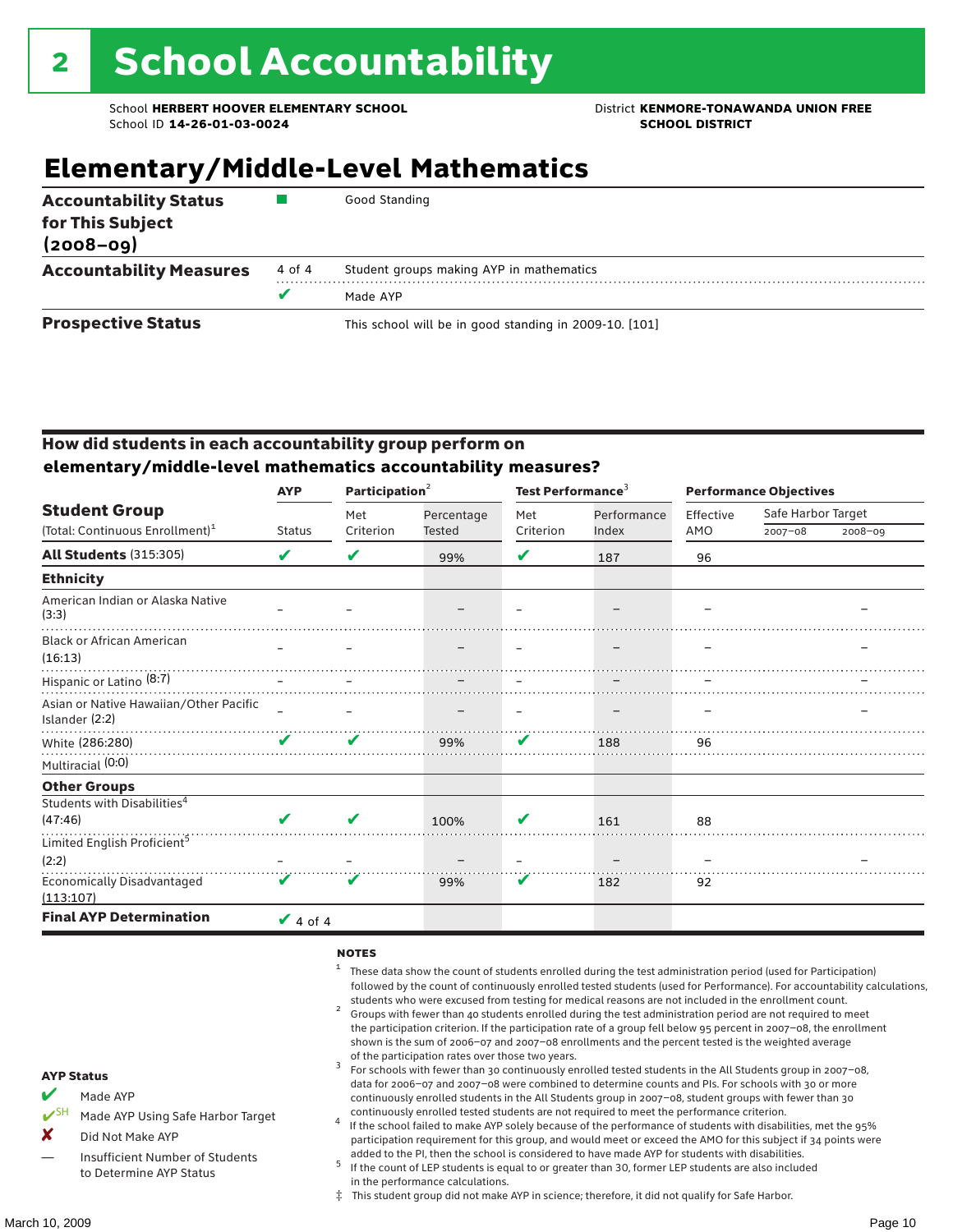### Elementary/Middle-Level Science

| <b>Accountability Status</b>   |        | Good Standing                                          |
|--------------------------------|--------|--------------------------------------------------------|
| for This Subject               |        |                                                        |
| $(2008 - 09)$                  |        |                                                        |
| <b>Accountability Measures</b> | 1 of 1 | Student groups making AYP in science                   |
|                                |        | Made AYP                                               |
| <b>Prospective Status</b>      |        | This school will be in good standing in 2009-10. [101] |

#### How did students in each accountability group perform on elementary/middle-level science accountability measures?

|                                                                                                                                                                                   | <b>AYP</b>                 |                             | Participation <sup>2</sup>                                                    |                                                            | Test Performance <sup>3</sup> |                                                                                                                                                                                                                                                                                                                                                                                                                                                                                                                                                                                                                                                                                                                                                                                                                                                                                                                                                                                                                                                 | <b>Performance Objectives</b> |                 |                 |
|-----------------------------------------------------------------------------------------------------------------------------------------------------------------------------------|----------------------------|-----------------------------|-------------------------------------------------------------------------------|------------------------------------------------------------|-------------------------------|-------------------------------------------------------------------------------------------------------------------------------------------------------------------------------------------------------------------------------------------------------------------------------------------------------------------------------------------------------------------------------------------------------------------------------------------------------------------------------------------------------------------------------------------------------------------------------------------------------------------------------------------------------------------------------------------------------------------------------------------------------------------------------------------------------------------------------------------------------------------------------------------------------------------------------------------------------------------------------------------------------------------------------------------------|-------------------------------|-----------------|-----------------|
| <b>Student Group</b>                                                                                                                                                              |                            | Safe Harbor                 | Met                                                                           | Percentage                                                 | Met                           | Performance                                                                                                                                                                                                                                                                                                                                                                                                                                                                                                                                                                                                                                                                                                                                                                                                                                                                                                                                                                                                                                     | State                         | Progress Target |                 |
| (Total: Continuous Enrollment) <sup>1</sup>                                                                                                                                       |                            | Status Qualification        | Criterion                                                                     | Tested                                                     | Criterion                     | Index                                                                                                                                                                                                                                                                                                                                                                                                                                                                                                                                                                                                                                                                                                                                                                                                                                                                                                                                                                                                                                           | Standard                      |                 | 2007-08 2008-09 |
| <b>All Students (110:106)</b>                                                                                                                                                     | $\boldsymbol{\mathcal{U}}$ | Qualified                   | V                                                                             | 100%                                                       | V                             | 192                                                                                                                                                                                                                                                                                                                                                                                                                                                                                                                                                                                                                                                                                                                                                                                                                                                                                                                                                                                                                                             | 100                           |                 |                 |
| <b>Ethnicity</b>                                                                                                                                                                  |                            |                             |                                                                               |                                                            |                               |                                                                                                                                                                                                                                                                                                                                                                                                                                                                                                                                                                                                                                                                                                                                                                                                                                                                                                                                                                                                                                                 |                               |                 |                 |
| American Indian or Alaska Native<br>(0:0)                                                                                                                                         |                            |                             |                                                                               |                                                            |                               |                                                                                                                                                                                                                                                                                                                                                                                                                                                                                                                                                                                                                                                                                                                                                                                                                                                                                                                                                                                                                                                 |                               |                 |                 |
| <b>Black or African American</b><br>(8:8)                                                                                                                                         |                            |                             |                                                                               |                                                            |                               |                                                                                                                                                                                                                                                                                                                                                                                                                                                                                                                                                                                                                                                                                                                                                                                                                                                                                                                                                                                                                                                 |                               |                 |                 |
| Hispanic or Latino (2:1)                                                                                                                                                          |                            |                             |                                                                               |                                                            |                               |                                                                                                                                                                                                                                                                                                                                                                                                                                                                                                                                                                                                                                                                                                                                                                                                                                                                                                                                                                                                                                                 |                               |                 |                 |
| Asian or Native Hawaiian/Other Pacific<br>Islander $(1:1)$                                                                                                                        |                            |                             |                                                                               |                                                            |                               |                                                                                                                                                                                                                                                                                                                                                                                                                                                                                                                                                                                                                                                                                                                                                                                                                                                                                                                                                                                                                                                 |                               |                 |                 |
| White (99:96)                                                                                                                                                                     |                            | Qualified                   | V                                                                             | 100%                                                       | V                             | 193                                                                                                                                                                                                                                                                                                                                                                                                                                                                                                                                                                                                                                                                                                                                                                                                                                                                                                                                                                                                                                             | 100                           |                 |                 |
| Multiracial (0:0)                                                                                                                                                                 |                            |                             |                                                                               |                                                            |                               |                                                                                                                                                                                                                                                                                                                                                                                                                                                                                                                                                                                                                                                                                                                                                                                                                                                                                                                                                                                                                                                 |                               |                 |                 |
| <b>Other Groups</b>                                                                                                                                                               |                            |                             |                                                                               |                                                            |                               |                                                                                                                                                                                                                                                                                                                                                                                                                                                                                                                                                                                                                                                                                                                                                                                                                                                                                                                                                                                                                                                 |                               |                 |                 |
| <b>Students with Disabilities</b><br>(15:15)                                                                                                                                      |                            |                             |                                                                               |                                                            |                               |                                                                                                                                                                                                                                                                                                                                                                                                                                                                                                                                                                                                                                                                                                                                                                                                                                                                                                                                                                                                                                                 |                               |                 |                 |
| Limited English Proficient <sup>4</sup><br>(1:1)                                                                                                                                  |                            |                             |                                                                               |                                                            |                               |                                                                                                                                                                                                                                                                                                                                                                                                                                                                                                                                                                                                                                                                                                                                                                                                                                                                                                                                                                                                                                                 |                               |                 |                 |
| <b>Economically Disadvantaged</b><br>(44:43)                                                                                                                                      |                            | Qualified                   | $\mathbf v$                                                                   | 100%                                                       | V                             | 193                                                                                                                                                                                                                                                                                                                                                                                                                                                                                                                                                                                                                                                                                                                                                                                                                                                                                                                                                                                                                                             | 100                           |                 |                 |
| <b>Final AYP Determination</b>                                                                                                                                                    | $\vee$ 1 of 1              |                             |                                                                               |                                                            |                               |                                                                                                                                                                                                                                                                                                                                                                                                                                                                                                                                                                                                                                                                                                                                                                                                                                                                                                                                                                                                                                                 |                               |                 |                 |
| <b>AYP Status</b><br>V<br>Made AYP<br>$V^{\text{SH}}$<br>Made AYP Using Safe Harbor Target<br>X<br>Did Not Make AYP<br>Insufficient Number of Students<br>to Determine AYP Status |                            | <b>NOTES</b><br>1<br>2<br>3 | participation rates over those two years.<br>in the performance calculations. | were combined to determine counts and performance indices. |                               | These data show the count of students enrolled during the test administration period (used for Participation)<br>followed by the count of continuously enrolled tested students (used for Performance). For accountability calculations,<br>students who were excused from testing for medical reasons are not included in the enrollment count.<br>Groups with fewer than 40 students enrolled during the test administration period are not required to meet<br>the participation criterion. If the participation rate of a group fell below 80 percent in 2007-08, the enrollment<br>shown is the sum of 2006-07 and 2007-08 enrollments and the percent tested is the weighted average of the<br>Groups with fewer than 30 continuously enrolled tested students are not required to meet the performance criterion.<br>For schools with fewer than 30 continuously enrolled tested students in 2007-08, data for 2006-07 and 2007-08<br>If the count of LEP students is equal to or greater than 30, former LEP students are also included |                               |                 |                 |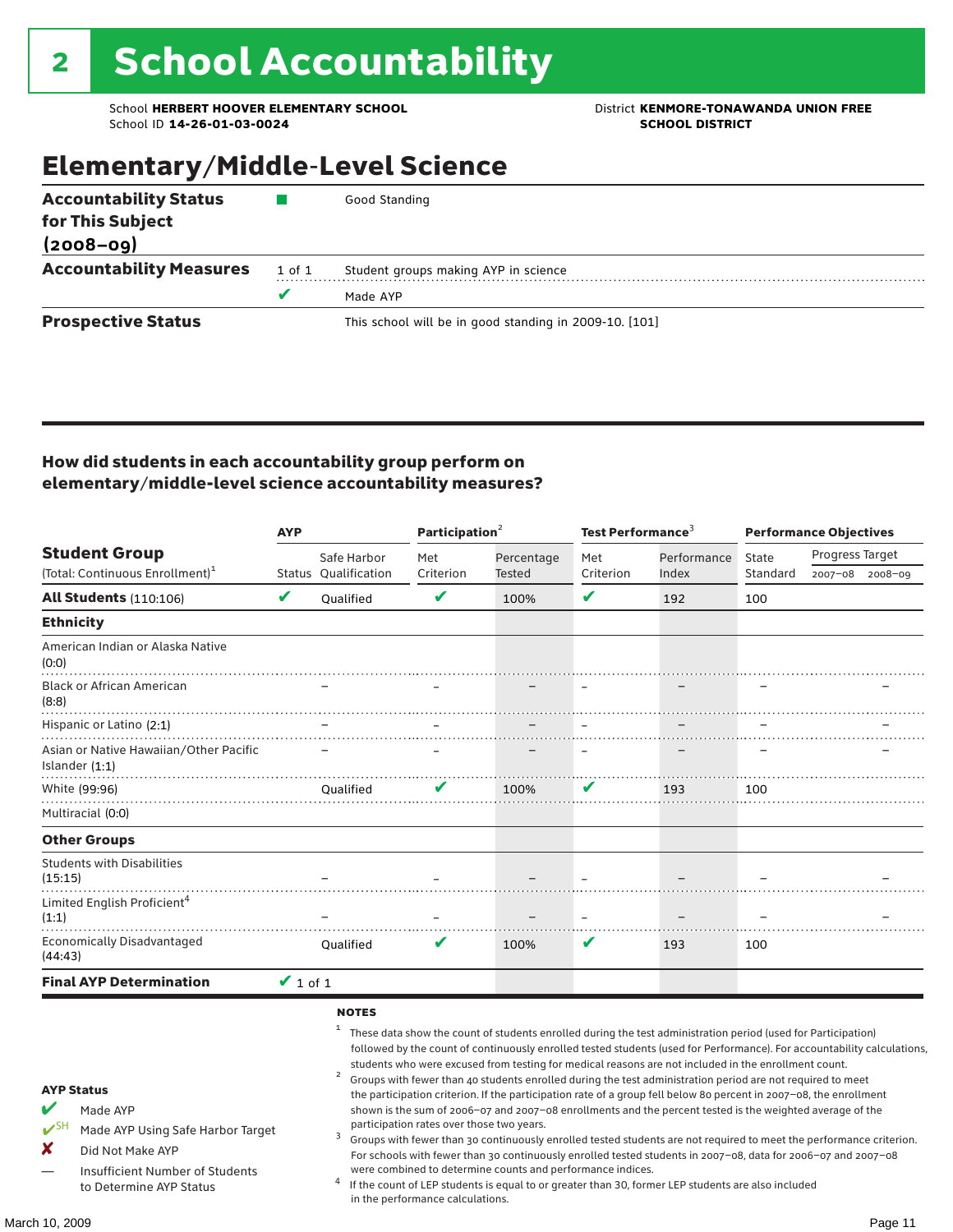### Summary of 2007–08 School Performance

Performance on the State assessments in English language arts, mathematics, and science at the elementary and middle levels is reported in terms of mean scores and the percentage of tested students scoring at or above Level 2, Level 3, and Level 4. Performance on the State assessments in ELA and mathematics at the secondary level is reported in terms of the percentage of students in a cohort scoring at these levels.

|                              | Percentage of students that<br>scored at or above Level 3 | Total<br>Tested |      |
|------------------------------|-----------------------------------------------------------|-----------------|------|
| <b>English Language Arts</b> | 0%                                                        | 50%             | 100% |
| Grade 3                      | 74%                                                       |                 | 109  |
| Grade 4                      | 73%                                                       |                 | 109  |
| Grade 5                      | 79%                                                       |                 | 94   |
| <b>Mathematics</b>           |                                                           |                 |      |
| Grade 3                      | 92%                                                       |                 | 107  |
| Grade 4                      | 82%                                                       |                 | 107  |
| Grade 5                      | 88%                                                       |                 | 93   |
| <b>Science</b>               |                                                           |                 |      |
| Grade 4                      | 94%                                                       |                 | 108  |

#### About the Performance Level Descriptors

#### Level 1: Not Meeting Learning Standards.

Student performance does not demonstrate an understanding of the content expected in the subject and grade level.

#### Level 2: Partially Meeting Learning Standards.

Student performance demonstrates a partial understanding of the content expected in the subject and grade level.

#### Level 3: Meeting Learning Standards.

Student performance demonstrates an understanding of the content expected in the subject and grade level.

#### Level 4: Meeting Learning Standards with Distinction.

Student performance demonstrates a thorough understanding of the content expected in the subject and grade level.

#### How are Need/Resource Capacity (N/RC) categories determined?

Districts are divided into high, average, and low need categories based on their ability to meet the special needs of their students with local resources. Districts in the high need category are subdivided into four categories based on enrollment size and, in some cases, number of students per square mile. More information about the categories can be found in the *Report to the Governor and the Legislature on the Educational Status of the State's Schools* at www.emsc.nysed.gov/irts.

#### What are Similar Schools?

In this section, this school's performance is compared with that of similar schools.

Within each N/RC category, the Department identifies Similar Schools: schools that serve similar students and have similar resources. Each school report card compares the school's performance with that of similar schools. The following factors are considered in grouping schools: a) the grade level served by the school and b) rates of student poverty and limited English proficiency. Student poverty levels are indicated by determining the percentage of children in each school who participate in the free-lunch program. By combining these factors, a measure of student need is created and used to place schools into relatively low (lowest quartile), relatively high (highest quartile), and typical (mid-range) groups.

#### This School's Similar Schools Group: **14**

All schools in this group are elementary level schools in school districts with average student needs in relation to district resource capacity.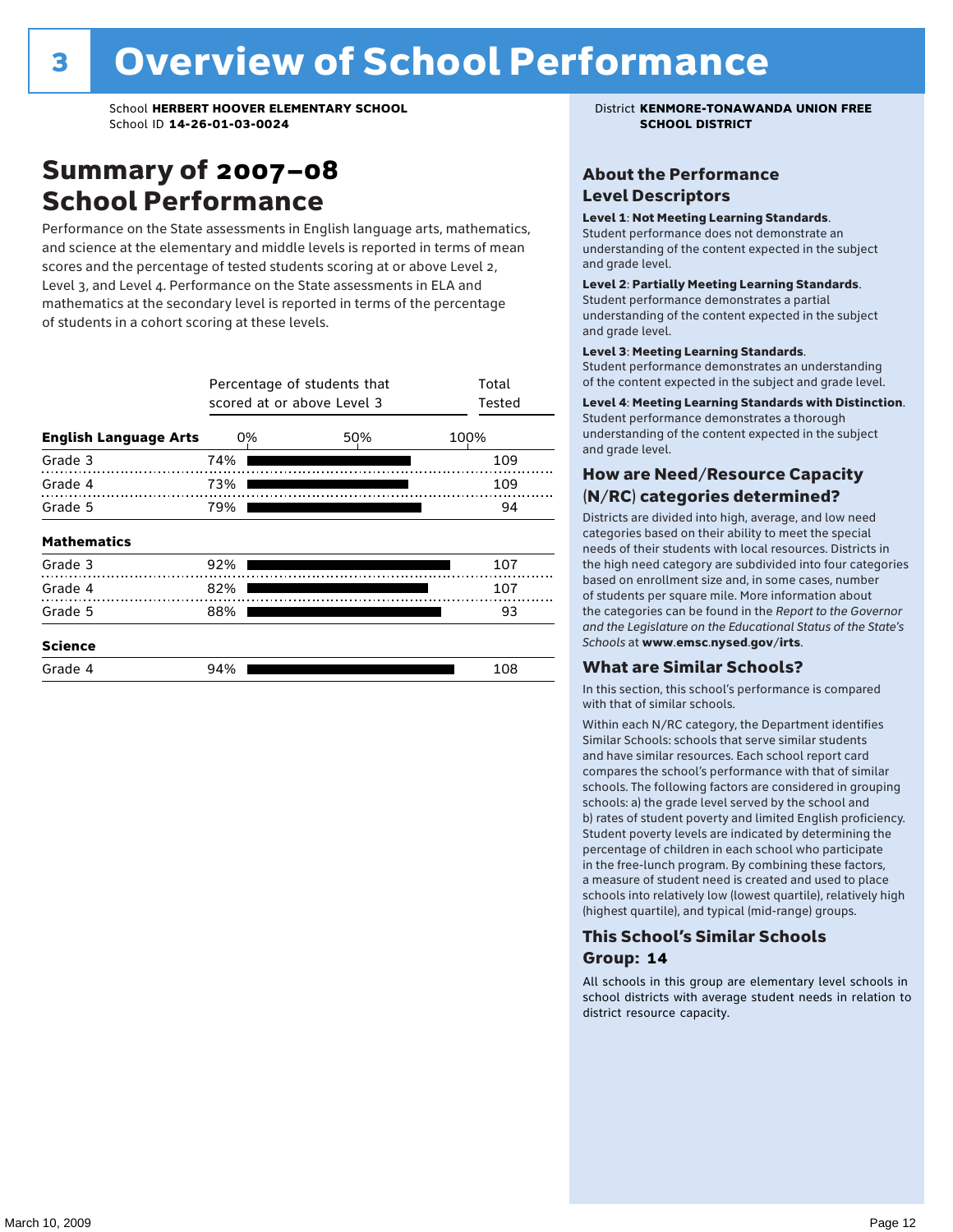### **This School's Results in Grade 3 English Language Arts**

|                                                           |        | <b>This School</b>              |            |          | <b>Similar Schools</b> |                                 |         |  |
|-----------------------------------------------------------|--------|---------------------------------|------------|----------|------------------------|---------------------------------|---------|--|
|                                                           |        | Percentage scoring at level(s): |            |          |                        | Percentage scoring at level(s): |         |  |
|                                                           |        | $2 - 4$                         | $3 - 4$    | 4        | $2 - 4$                | $3 - 4$                         | 4       |  |
| 2008 Mean Score: 678                                      | Range: | 616-780                         | 650-780    | 720-780* |                        |                                 |         |  |
| 2007 Mean Score: 677<br>$\blacksquare$ 2007-08<br>2006-07 | 100%   | 97% 95%                         | 83%<br>74% | 19% 12%  | 97% 95%                | 78% 76%                         | 15% 12% |  |
| Number of Tested Students:                                |        | 97<br>106                       | 81<br>85   | 21 12    |                        |                                 |         |  |

| <b>Results by</b>                                  |              | 2007-08 School Year |                                 |     | 2006-07 School Year |         |                                 |     |
|----------------------------------------------------|--------------|---------------------|---------------------------------|-----|---------------------|---------|---------------------------------|-----|
|                                                    | Total        |                     | Percentage scoring at level(s): |     | Total               |         | Percentage scoring at level(s): |     |
| <b>Student Group</b>                               | Tested       | $2 - 4$             | $3 - 4$                         | 4   | Tested              | $2 - 4$ | $3 - 4$                         | 4   |
| <b>All Students</b>                                | 109          | 97%                 | 74%                             | 19% | 102                 | 95%     | 83%                             | 12% |
| Female                                             | 54           | 98%                 | 80%                             | 22% | 47                  | 98%     | 87%                             | 15% |
| Male                                               | 55           | 96%                 | 69%                             | 16% | 55                  | 93%     | 80%                             | 9%  |
| American Indian or Alaska Native                   | $\mathbf{1}$ |                     |                                 |     |                     |         |                                 |     |
| Black or African American                          | 6            | 83%                 | 17%                             | 0%  | 6                   |         |                                 |     |
| Hispanic or Latino                                 | 4            |                     |                                 |     |                     |         |                                 |     |
| Asian or Native Hawaiian/Other<br>Pacific Islander | 1            |                     |                                 |     | 1                   |         |                                 |     |
| White                                              | 97           | 98%                 | 77%                             | 22% | 95                  | 95%     | 83%                             | 12% |
| Multiracial                                        |              |                     |                                 |     |                     |         |                                 |     |
| Small Group Totals                                 | 6            | 100%                | 83%                             | 0%  | 7                   | 100%    | 86%                             | 14% |
| <b>General-Education Students</b>                  | 95           | 100%                | 79%                             | 22% | 91                  | 99%     | 93%                             | 13% |
| <b>Students with Disabilities</b>                  | 14           | 79%                 | 43%                             | 0%  | 11                  | 64%     | 0%                              | 0%  |
| English Proficient                                 | 108          |                     |                                 |     | 102                 | 95%     | 83%                             | 12% |
| Limited English Proficient                         | 1            |                     |                                 |     |                     |         |                                 |     |
| Economically Disadvantaged                         | 37           | 92%                 | 65%                             | 14% | 38                  | 95%     | 84%                             | 8%  |
| Not Disadvantaged                                  | 72           | 100%                | 79%                             | 22% | 64                  | 95%     | 83%                             | 14% |
| Migrant                                            |              |                     |                                 |     |                     |         |                                 |     |
| Not Migrant                                        | 109          | 97%                 | 74%                             | 19% | 102                 | 95%     | 83%                             | 12% |

**NOTES** 

The – symbol indicates that data for a group of students have been suppressed. If a group has fewer than five students,<br>data for that group and the next smallest group(s) are suppressed to protect the privacy of individual

\* Level 4 range is for 2007–08 only. The 2006–07 range is 730–780.

| <b>Other</b>                                                                            |                 | 2007-08 School Year                    |         |     | 2006-07 School Year |                                        |         |                |
|-----------------------------------------------------------------------------------------|-----------------|----------------------------------------|---------|-----|---------------------|----------------------------------------|---------|----------------|
| <b>Assessments</b>                                                                      | Total<br>Tested | Number scoring at level(s):<br>$2 - 4$ | $3 - 4$ | 4   | Total<br>Tested     | Number scoring at level(s):<br>$2 - 4$ | $3 - 4$ | $\overline{4}$ |
| New York State Alternate Assessment<br>(NYSAA): Grade 3 Equivalent                      |                 |                                        |         |     |                     |                                        |         |                |
| New York State English as a Second<br>Language Achievement Test (NYSESLAT)t:<br>Grade 3 |                 | N/A                                    | N/A     | N/A | 0                   | N/A                                    | N/A     | N/A            |

† These counts represent recently arrived LEP students who used the NYSESLAT to fulfill the English language arts participation requirement.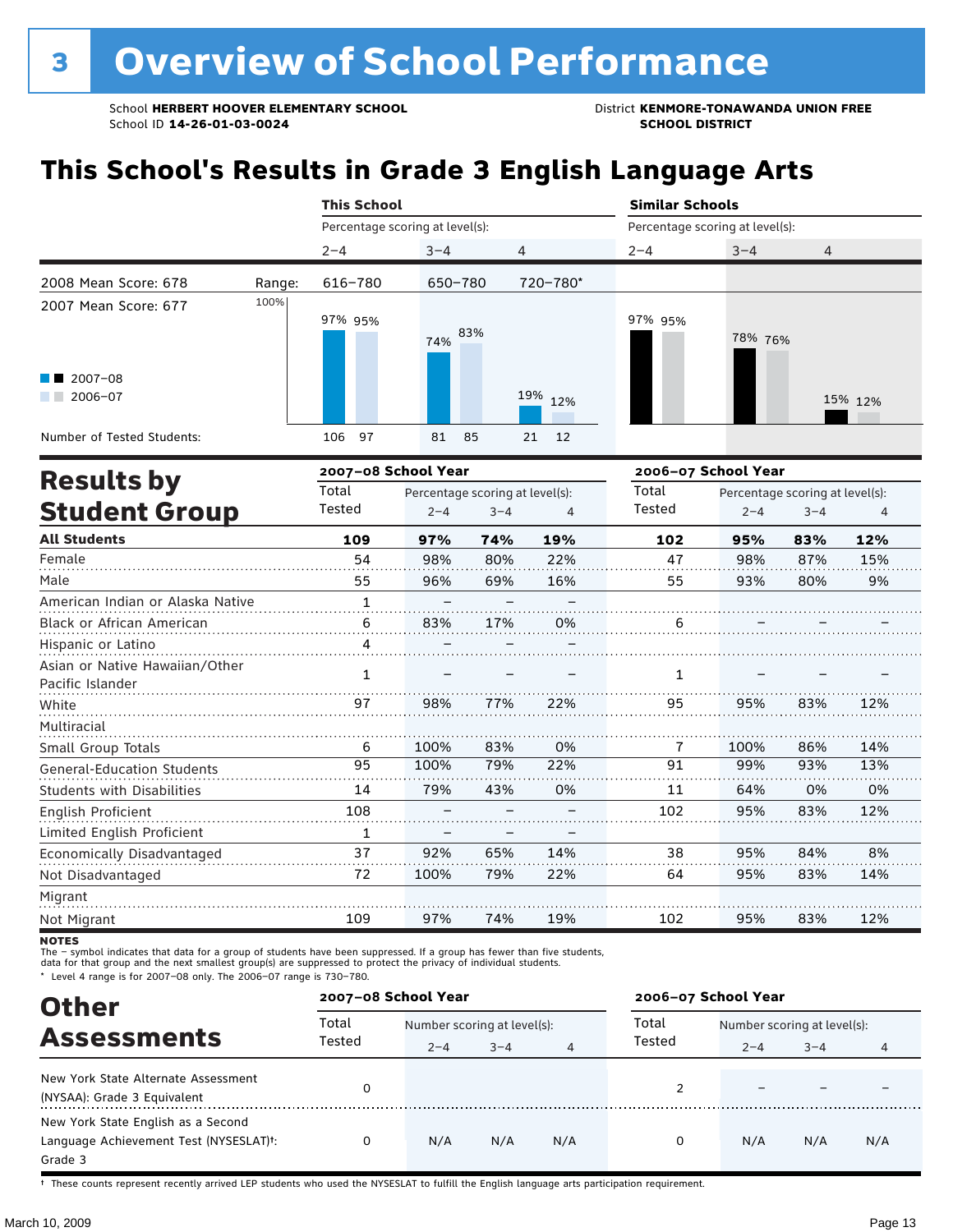### **This School's Results in Grade 3 Mathematics**

|                                                           |        | <b>This School</b>              |                                 |            | <b>Similar Schools</b>                   |                     |         |  |  |
|-----------------------------------------------------------|--------|---------------------------------|---------------------------------|------------|------------------------------------------|---------------------|---------|--|--|
|                                                           |        | Percentage scoring at level(s): |                                 |            | Percentage scoring at level(s):          |                     |         |  |  |
|                                                           |        | $2 - 4$                         | $3 - 4$                         | 4          | $2 - 4$                                  | $3 - 4$             | 4       |  |  |
| 2008 Mean Score: 691                                      | Range: | 624-770                         | 650-770                         | 703-770    |                                          |                     |         |  |  |
| 2007 Mean Score: 688<br>$\blacksquare$ 2007-08<br>2006-07 | 100%   | 98% 97%                         | 92% 86%                         | 34%<br>25% | 99% 98%                                  | 93% 90%             | 27% 29% |  |  |
| Number of Tested Students:                                |        | 105 100                         | 98<br>89                        | 27<br>35   |                                          |                     |         |  |  |
| <b>Results by</b>                                         |        | 2007-08 School Year             |                                 |            |                                          | 2006-07 School Year |         |  |  |
|                                                           |        | Total                           | Percentage scoring at level(s). |            | Total<br>Percentage scoring at level(s). |                     |         |  |  |

| IICSULLS DY                                        | Total        | Percentage scoring at level(s): |         | Total | Percentage scoring at level(s): |         |         |     |
|----------------------------------------------------|--------------|---------------------------------|---------|-------|---------------------------------|---------|---------|-----|
| <b>Student Group</b>                               | Tested       | $2 - 4$                         | $3 - 4$ | 4     | Tested                          | $2 - 4$ | $3 - 4$ | 4   |
| <b>All Students</b>                                | 107          | 98%                             | 92%     | 25%   | 103                             | 97%     | 86%     | 34% |
| Female                                             | 52           | 98%                             | 90%     | 27%   | 47                              | 96%     | 87%     | 38% |
| Male                                               | 55           | 98%                             | 93%     | 24%   | 56                              | 98%     | 86%     | 30% |
| American Indian or Alaska Native                   | $\mathbf{1}$ |                                 |         |       |                                 |         |         |     |
| Black or African American                          | 6            | 83%                             | 50%     | 0%    | 6                               |         |         |     |
| Hispanic or Latino                                 | 4            |                                 |         |       |                                 |         |         |     |
| Asian or Native Hawaiian/Other<br>Pacific Islander | 1            |                                 |         |       | 1                               |         |         |     |
| White                                              | 95           | 99%                             | 94%     | 28%   | 96                              | 97%     | 85%     | 36% |
| Multiracial                                        |              |                                 |         |       |                                 |         |         |     |
| Small Group Totals                                 | 6            | 100%                            | 100%    | 0%    | 7                               | 100%    | 100%    | 0%  |
| <b>General-Education Students</b>                  | 93           | 100%                            | 94%     | 29%   | 92                              | 99%     | 93%     | 38% |
| <b>Students with Disabilities</b>                  | 14           | 86%                             | 79%     | 0%    | 11                              | 82%     | 27%     | 0%  |
| English Proficient                                 | 106          |                                 |         |       | 102                             |         |         |     |
| Limited English Proficient                         | 1            |                                 |         |       | 1                               |         |         |     |
| Economically Disadvantaged                         | 36           | 94%                             | 83%     | 17%   | 39                              | 97%     | 92%     | 41% |
| Not Disadvantaged                                  | 71           | 100%                            | 96%     | 30%   | 64                              | 97%     | 83%     | 30% |
| Migrant                                            |              |                                 |         |       |                                 |         |         |     |
| Not Migrant                                        | 107          | 98%                             | 92%     | 25%   | 103                             | 97%     | 86%     | 34% |

**NOTES** 

The – symbol indicates that data for a group of students have been suppressed. If a group has fewer than five students,<br>data for that group and the next smallest group(s) are suppressed to protect the privacy of individual

| <b>Other</b>                                                       | 2007-08 School Year |                             |         |  | 2006-07 School Year |                             |                          |  |  |
|--------------------------------------------------------------------|---------------------|-----------------------------|---------|--|---------------------|-----------------------------|--------------------------|--|--|
| <b>Assessments</b>                                                 | Total               | Number scoring at level(s): |         |  | Total               | Number scoring at level(s): |                          |  |  |
|                                                                    | Tested              | $2 - 4$                     | $3 - 4$ |  | Tested              | $2 - 4$                     | $3 - 4$                  |  |  |
| New York State Alternate Assessment<br>(NYSAA): Grade 3 Equivalent |                     |                             |         |  |                     | -                           | $\overline{\phantom{0}}$ |  |  |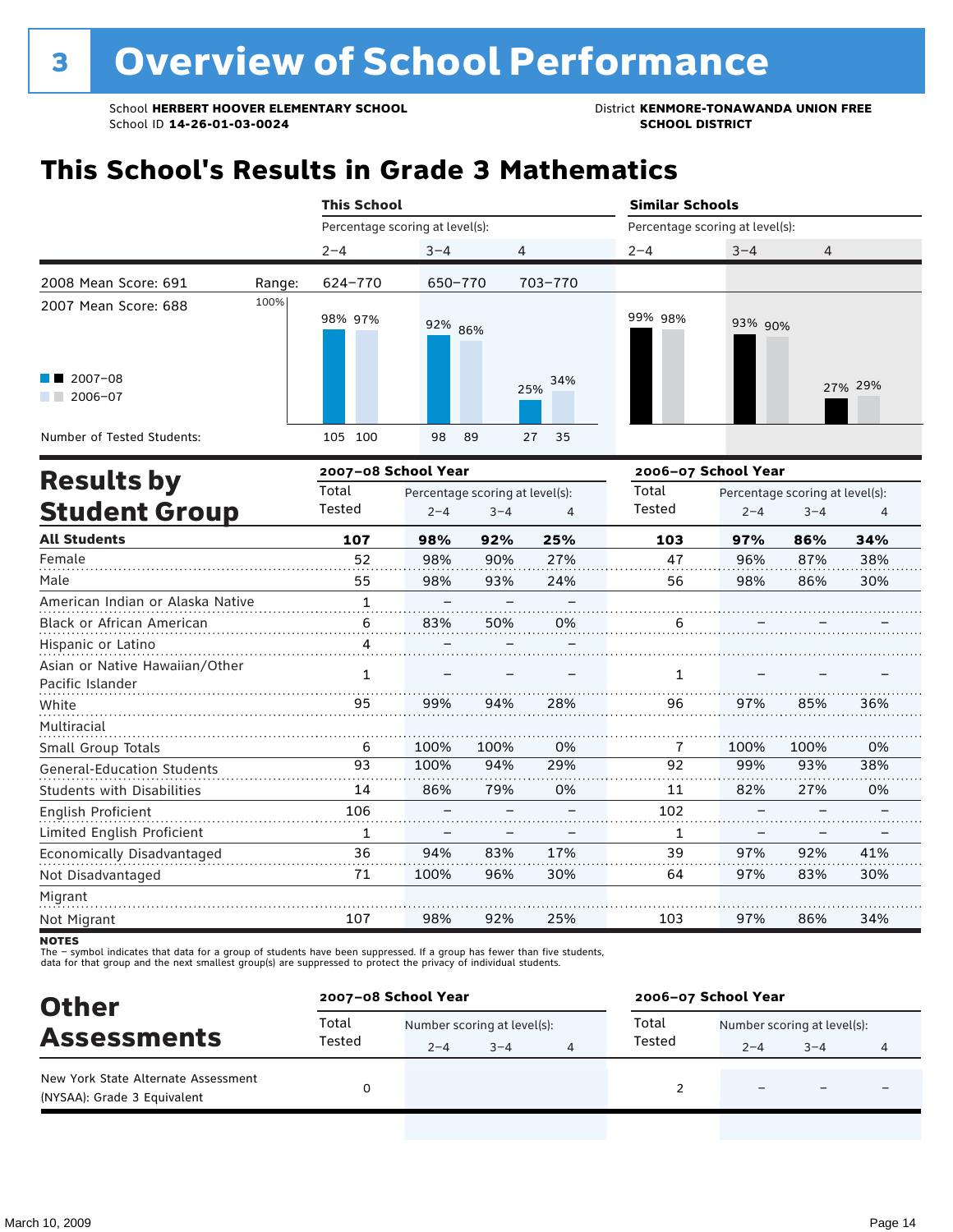### **This School's Results in Grade 4 English Language Arts**

|                                                                                     |        | <b>This School</b>              |                                                       |          |                 | <b>Similar Schools</b>          |                                                 |  |  |
|-------------------------------------------------------------------------------------|--------|---------------------------------|-------------------------------------------------------|----------|-----------------|---------------------------------|-------------------------------------------------|--|--|
|                                                                                     |        | Percentage scoring at level(s): |                                                       |          |                 | Percentage scoring at level(s): |                                                 |  |  |
|                                                                                     |        | $2 - 4$                         | $3 - 4$                                               | 4        | $2 - 4$         | $3 - 4$                         | 4                                               |  |  |
| 2008 Mean Score: 667                                                                | Range: | 612-775                         | 650-775                                               | 716-775  |                 |                                 |                                                 |  |  |
| 2007 Mean Score: 671<br>$\blacksquare$ 2007-08<br>2006-07                           | 100%   | 95% 95%                         | 73% 76%                                               | 7%<br>5% | 95% 95%         | 78% 77%                         | 9% 9%                                           |  |  |
| Number of Tested Students:                                                          |        | 86<br>104                       | 80<br>69                                              | 5<br>8   |                 |                                 |                                                 |  |  |
| 2007-08 School Year<br><b>Results by</b><br>Total<br><b>Student Group</b><br>Tested |        |                                 | Percentage scoring at level(s):<br>$2 - 4$<br>$3 - 4$ | 4        | Total<br>Tested | 2006-07 School Year<br>$2 - 4$  | Percentage scoring at level(s):<br>$3 - 4$<br>4 |  |  |

| <b>Student Group</b>                               | Tested | $2 - 4$ | $3 - 4$ | $\overline{4}$ | Tested         | $2 - 4$ | $3 - 4$ | $\overline{4}$ |
|----------------------------------------------------|--------|---------|---------|----------------|----------------|---------|---------|----------------|
| <b>All Students</b>                                | 109    | 95%     | 73%     | 7%             | 91             | 95%     | 76%     | 5%             |
| Female                                             | 52     | 94%     | 83%     | 12%            | 35             | 100%    | 83%     | 9%             |
| Male                                               | 57     | 96%     | 65%     | 4%             | 56             | 91%     | 71%     | 4%             |
| American Indian or Alaska Native                   |        |         |         |                | $\overline{2}$ |         |         |                |
| Black or African American                          | 8      |         |         |                |                |         |         |                |
| Hispanic or Latino                                 |        |         |         |                | 2              |         |         |                |
| Asian or Native Hawaiian/Other<br>Pacific Islander | 1      |         |         |                |                |         |         |                |
| White                                              | 98     | 96%     | 73%     | 8%             | 86             | 94%     | 76%     | 5%             |
| Multiracial                                        |        |         |         |                |                |         |         |                |
| Small Group Totals                                 | 11     | 91%     | 73%     | 0%             | 5              | 100%    | 80%     | 20%            |
| <b>General-Education Students</b>                  | 96     | 99%     | 82%     | 8%             | 80             | 96%     | 78%     | 5%             |
| <b>Students with Disabilities</b>                  | 13     | 69%     | 8%      | 0%             | 11             | 82%     | 64%     | 9%             |
| English Proficient                                 | 108    |         |         |                | 91             | 95%     | 76%     | 5%             |
| Limited English Proficient                         | 1      |         |         |                |                |         |         |                |
| Economically Disadvantaged                         | 44     | 95%     | 70%     | 9%             | 31             | 94%     | 68%     | 10%            |
| Not Disadvantaged                                  | 65     | 95%     | 75%     | 6%             | 60             | 95%     | 80%     | 3%             |
| Migrant                                            |        |         |         |                |                |         |         |                |
| Not Migrant                                        | 109    | 95%     | 73%     | 7%             | 91             | 95%     | 76%     | 5%             |

**NOTES** 

The – symbol indicates that data for a group of students have been suppressed. If a group has fewer than five students,<br>data for that group and the next smallest group(s) are suppressed to protect the privacy of individual

| <b>Other</b>                                                                                         | 2007-08 School Year |                             |         |     | 2006-07 School Year |                             |         |                |
|------------------------------------------------------------------------------------------------------|---------------------|-----------------------------|---------|-----|---------------------|-----------------------------|---------|----------------|
| <b>Assessments</b>                                                                                   | Total               | Number scoring at level(s): |         |     | Total               | Number scoring at level(s): |         |                |
|                                                                                                      | Tested              | $2 - 4$                     | $3 - 4$ | 4   | Tested              | $2 - 4$                     | $3 - 4$ | $\overline{4}$ |
| New York State Alternate Assessment<br>(NYSAA): Grade 4 Equivalent                                   |                     |                             |         |     |                     |                             |         |                |
| New York State English as a Second<br>Language Achievement Test (NYSESLAT) <sup>+</sup> :<br>Grade 4 |                     | N/A                         | N/A     | N/A | 0                   | N/A                         | N/A     | N/A            |

† These counts represent recently arrived LEP students who used the NYSESLAT to fulfill the English language arts participation requirement.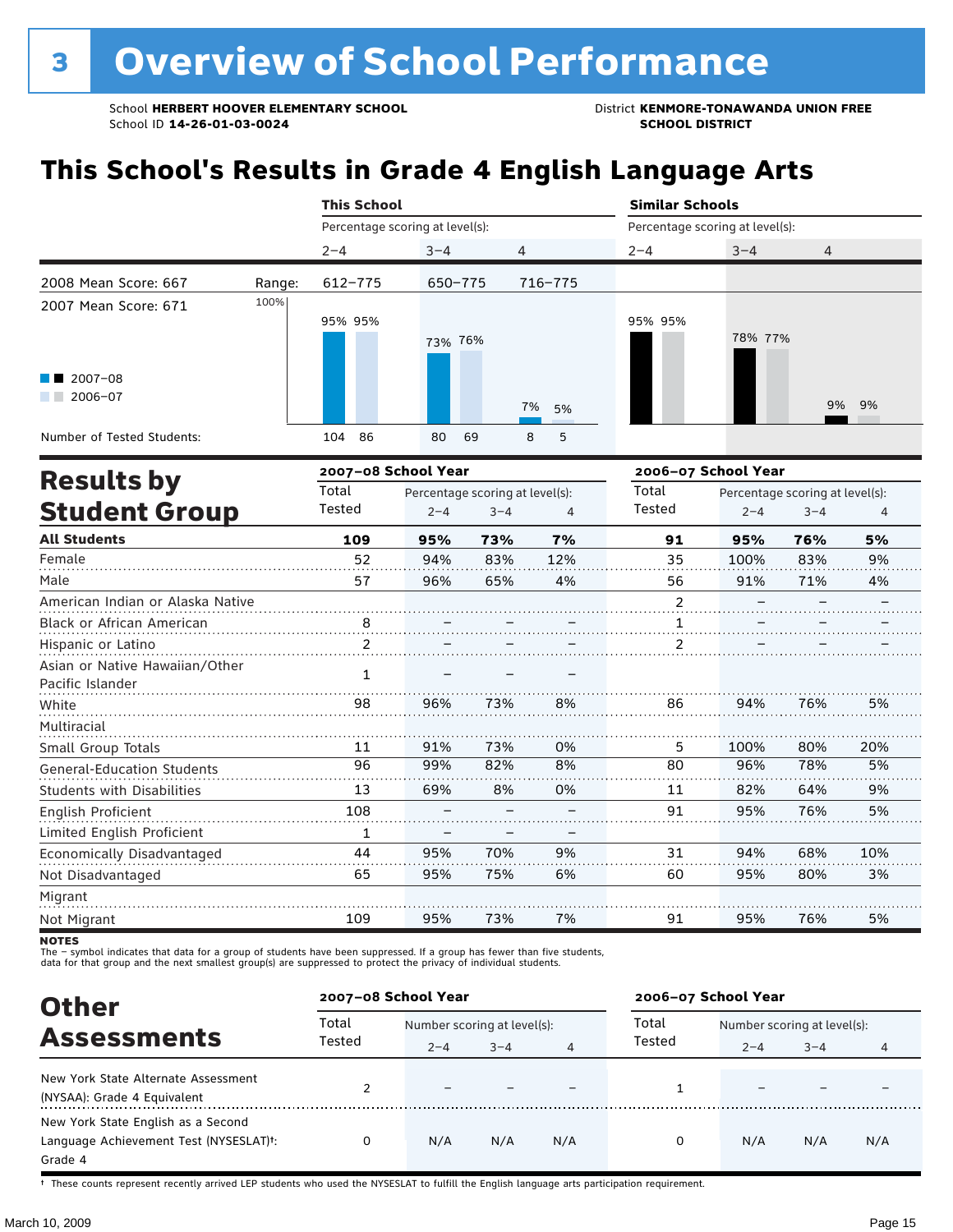## **This School's Results in Grade 4 Mathematics**

|                                                                                         |        | <b>This School</b>   |                                              |                        | <b>Similar Schools</b> |                                 |              |  |  |
|-----------------------------------------------------------------------------------------|--------|----------------------|----------------------------------------------|------------------------|------------------------|---------------------------------|--------------|--|--|
|                                                                                         |        |                      | Percentage scoring at level(s):              |                        |                        | Percentage scoring at level(s): |              |  |  |
|                                                                                         |        | $2 - 4$              | $3 - 4$                                      | 4                      | $2 - 4$                | $3 - 4$                         | 4            |  |  |
| 2008 Mean Score: 678                                                                    | Range: | 622-800              | 650-800                                      | 702-800                |                        |                                 |              |  |  |
| 2007 Mean Score: 688<br>$\blacksquare$ 2007-08<br>2006-07<br>Number of Tested Students: | 100%   | 98% 98%<br>88<br>105 | 90%<br>82%<br>88<br>81                       | 33%<br>18%<br>19<br>30 | 97% 96%                | 88% 86%                         | 30% 30%      |  |  |
|                                                                                         |        |                      |                                              |                        |                        |                                 |              |  |  |
| <b>Results by</b>                                                                       |        | 2007-08 School Year  |                                              |                        |                        | 2006-07 School Year             |              |  |  |
|                                                                                         |        | Total                | Percentage scoring at level(s):              |                        | Total                  | Percentage scoring at level(s): |              |  |  |
| <b>Student Group</b>                                                                    |        | Tested               | Tested<br>$2 - 4$<br>$3 - 4$<br>$2 - 4$<br>4 |                        |                        |                                 | $3 - 4$<br>4 |  |  |

| <b>Student of Oup</b>             | coccu | $2 - 4$ | 4–د | 4   | .              | $2 - 4$ | 5-4 | 4   |
|-----------------------------------|-------|---------|-----|-----|----------------|---------|-----|-----|
| <b>All Students</b>               | 107   | 98%     | 82% | 18% | 90             | 98%     | 90% | 33% |
| Female                            | 51    | 98%     | 82% | 18% | 34             | 100%    | 88% | 38% |
| Male                              | 56    | 98%     | 82% | 18% | 56             | 96%     | 91% | 30% |
| American Indian or Alaska Native  |       |         |     |     | $\overline{2}$ |         |     |     |
| Black or African American         | 8     |         |     |     |                |         |     |     |
| Hispanic or Latino                |       |         |     |     |                |         |     |     |
| Asian or Native Hawaiian/Other    | 1     |         |     |     |                |         |     |     |
| Pacific Islander                  |       |         |     |     |                |         |     |     |
| White                             | 96    | 98%     | 82% | 20% | 86             |         |     |     |
| Multiracial                       |       |         |     |     |                |         |     |     |
| Small Group Totals                | 11    | 100%    | 82% | 0%  | 90             | 98%     | 90% | 33% |
| <b>General-Education Students</b> | 94    | 100%    | 88% | 19% | 80             | 98%     | 90% | 38% |
| Students with Disabilities        | 13    | 85%     | 38% | 8%  | 10             | 100%    | 90% | 0%  |
| English Proficient                | 106   |         |     |     | 90             | 98%     | 90% | 33% |
| Limited English Proficient        | 1     |         |     |     |                |         |     |     |
| Economically Disadvantaged        | 44    | 98%     | 84% | 14% | 31             | 97%     | 90% | 16% |
| Not Disadvantaged                 | 63    | 98%     | 81% | 21% | 59             | 98%     | 90% | 42% |
| Migrant                           |       |         |     |     |                |         |     |     |
| Not Migrant                       | 107   | 98%     | 82% | 18% | 90             | 98%     | 90% | 33% |

**NOTES** 

The – symbol indicates that data for a group of students have been suppressed. If a group has fewer than five students,<br>data for that group and the next smallest group(s) are suppressed to protect the privacy of individual

| <b>Other</b>                                                       | 2007-08 School Year |                             |         |                          | 2006-07 School Year |                             |                          |   |
|--------------------------------------------------------------------|---------------------|-----------------------------|---------|--------------------------|---------------------|-----------------------------|--------------------------|---|
|                                                                    | Total               | Number scoring at level(s): |         |                          | Total               | Number scoring at level(s): |                          |   |
| <b>Assessments</b>                                                 | Tested              | $2 - 4$                     | $3 - 4$ |                          | Tested              | $2 - 4$                     | $3 - 4$                  | 4 |
| New York State Alternate Assessment<br>(NYSAA): Grade 4 Equivalent |                     |                             |         | $\overline{\phantom{0}}$ |                     | -                           | $\overline{\phantom{0}}$ |   |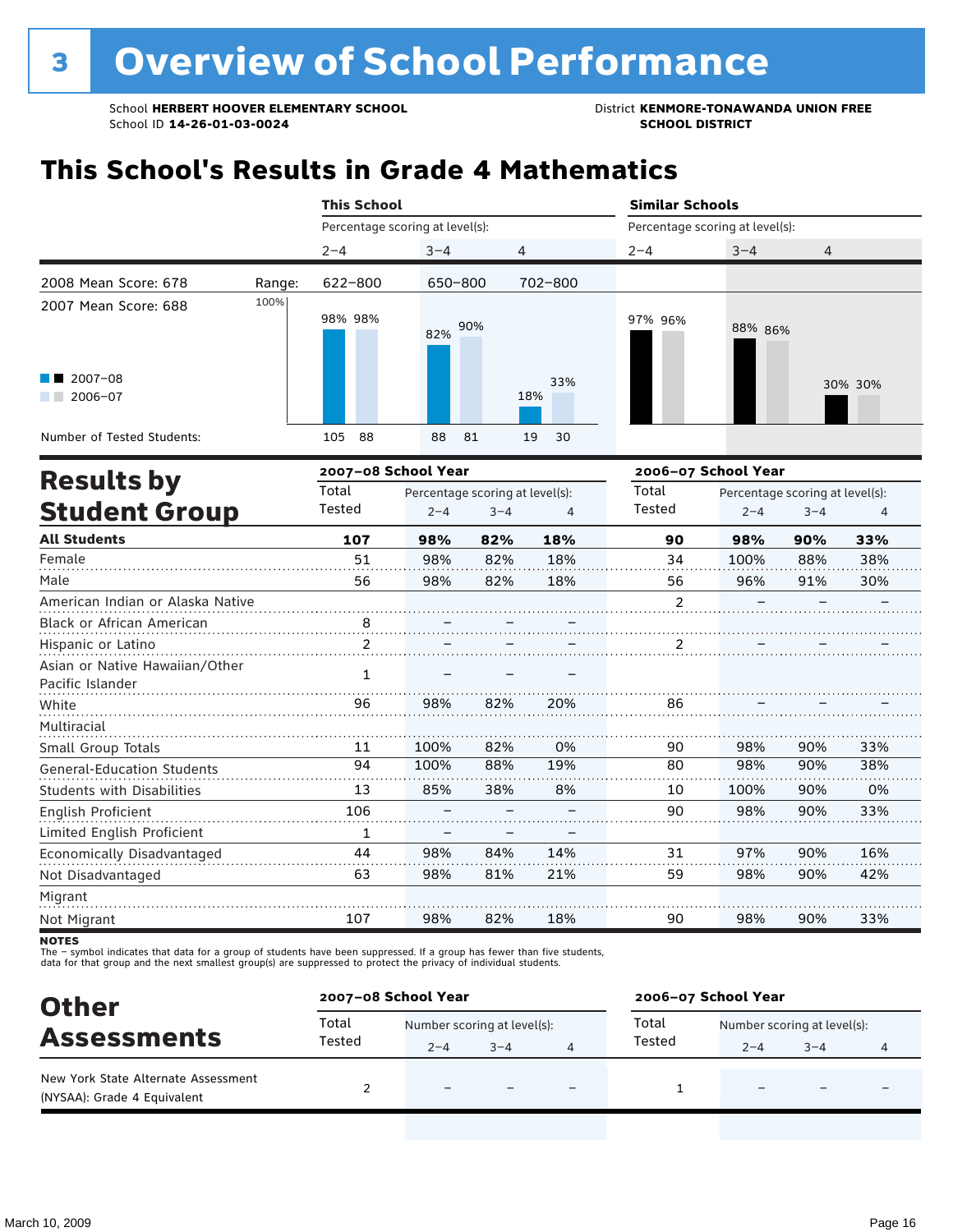### **This School's Results in Grade 4 Science**

|                                                                  |        | <b>This School</b>              |            |            | <b>Similar Schools</b> |                                           |         |
|------------------------------------------------------------------|--------|---------------------------------|------------|------------|------------------------|-------------------------------------------|---------|
|                                                                  |        | Percentage scoring at level(s): |            |            |                        | Percentage scoring at level(s):           |         |
|                                                                  |        | $2 - 4$                         | $3 - 4$    | 4          | $2 - 4$                | $3 - 4$                                   | 4       |
| 2008 Mean Score: 83                                              | Range: | $45 - 100$                      | $65 - 100$ | $85 - 100$ |                        |                                           |         |
| 2007 Mean Score: 87<br>$\blacksquare$ 2007-08<br>2006-07<br>a ka | 100%   | 99% 99%                         | 94% 97%    | 71%<br>45% | 99% 99%                | 94% 95%                                   | 60% 62% |
| Number of Tested Students:                                       |        | 90<br>107                       | 101 88     | 49<br>65   |                        |                                           |         |
|                                                                  |        | ------                          |            |            |                        | $\sim$ $\sim$ $\sim$ $\sim$ $\sim$ $\sim$ |         |

|                                                    |                | 2007-08 School Year |                                 |     | 2006-07 School Year |         |                                 |     |
|----------------------------------------------------|----------------|---------------------|---------------------------------|-----|---------------------|---------|---------------------------------|-----|
| <b>Results by</b>                                  | Total          |                     | Percentage scoring at level(s): |     | Total               |         | Percentage scoring at level(s): |     |
| <b>Student Group</b>                               | Tested         | $2 - 4$             | $3 - 4$                         | 4   | Tested              | $2 - 4$ | $3 - 4$                         | 4   |
| <b>All Students</b>                                | 108            | 99%                 | 94%                             | 45% | 91                  | 99%     | 97%                             | 71% |
| Female                                             | 52             | 100%                | 94%                             | 38% | 34                  | 100%    | 94%                             | 71% |
| Male                                               | 56             | 98%                 | 93%                             | 52% | 57                  | 98%     | 98%                             | 72% |
| American Indian or Alaska Native                   |                |                     |                                 |     | 2                   |         |                                 |     |
| <b>Black or African American</b>                   | 8              |                     |                                 |     |                     |         |                                 |     |
| Hispanic or Latino                                 | $\mathfrak{p}$ |                     |                                 |     | 2                   |         |                                 |     |
| Asian or Native Hawaiian/Other<br>Pacific Islander | 1              |                     |                                 |     |                     |         |                                 |     |
| White                                              | 97             | 99%                 | 94%                             | 46% | 87                  |         |                                 |     |
| Multiracial                                        |                |                     |                                 |     |                     |         |                                 |     |
| Small Group Totals                                 | 11             | 100%                | 91%                             | 36% | 91                  | 99%     | 97%                             | 71% |
| <b>General-Education Students</b>                  | 95             | 100%                | 98%                             | 48% | 80                  | 99%     | 96%                             | 73% |
| <b>Students with Disabilities</b>                  | 13             | 92%                 | 62%                             | 23% | 11                  | 100%    | 100%                            | 64% |
| English Proficient                                 | 107            |                     |                                 |     | 91                  | 99%     | 97%                             | 71% |
| Limited English Proficient                         | 1              |                     |                                 |     |                     |         |                                 |     |
| Economically Disadvantaged                         | 44             | 98%                 | 95%                             | 45% | 32                  | 97%     | 94%                             | 59% |
| Not Disadvantaged                                  | 64             | 100%                | 92%                             | 45% | 59                  | 100%    | 98%                             | 78% |
| Migrant                                            |                |                     |                                 |     |                     |         |                                 |     |
| Not Migrant                                        | 108            | 99%                 | 94%                             | 45% | 91                  | 99%     | 97%                             | 71% |
|                                                    |                |                     |                                 |     |                     |         |                                 |     |

NOTES<br>The – symbol indicates that data for a group of students have been suppressed. If a group has fewer than five students,<br>data for that group and the next smallest group(s) are suppressed to protect the privacy of indi

| <b>Other</b>                                                       | 2007-08 School Year |                             |         |                          | 2006-07 School Year |                             |                          |   |
|--------------------------------------------------------------------|---------------------|-----------------------------|---------|--------------------------|---------------------|-----------------------------|--------------------------|---|
|                                                                    | Total               | Number scoring at level(s): |         |                          | Total               | Number scoring at level(s): |                          |   |
| <b>Assessments</b>                                                 | Tested              | $2 - 4$                     | $3 - 4$ |                          | Tested              | $2 - 4$                     | $3 - 4$                  | 4 |
| New York State Alternate Assessment<br>(NYSAA): Grade 4 Equivalent |                     | $\overline{\phantom{0}}$    |         | $\overline{\phantom{0}}$ |                     | -                           | $\overline{\phantom{0}}$ |   |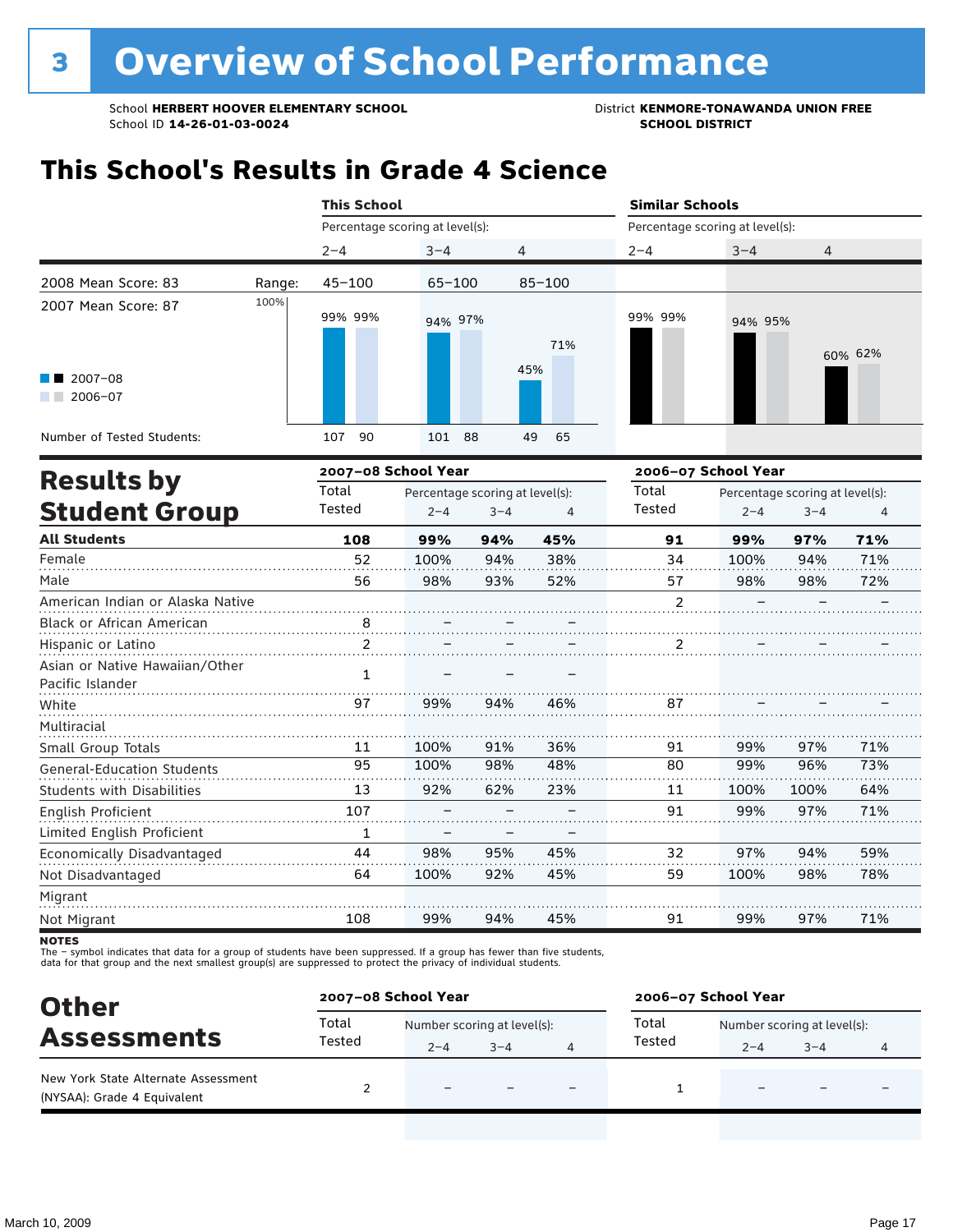### **This School's Results in Grade 5 English Language Arts**

|                                                                   |        | <b>This School</b>              |          |                     | <b>Similar Schools</b>          |            |       |
|-------------------------------------------------------------------|--------|---------------------------------|----------|---------------------|---------------------------------|------------|-------|
|                                                                   |        | Percentage scoring at level(s): |          |                     | Percentage scoring at level(s): |            |       |
|                                                                   |        | $2 - 4$                         | $3 - 4$  | $\overline{4}$      | $2 - 4$                         | $3 - 4$    | 4     |
| 2008 Mean Score: 667                                              | Range: | 608-795                         | 650-795  | 711-795             |                                 |            |       |
| 2007 Mean Score: 673<br>$\blacksquare$ 2007-08<br>2006-07<br>a ka | 100%   | 97% 100%                        | 79% 84%  | 6% 8%               | 99% 98%                         | 84%<br>78% | 7% 8% |
| Number of Tested Students:                                        |        | 91<br>91                        | 76<br>74 | $\overline{7}$<br>6 |                                 |            |       |
|                                                                   |        | <b>ACCEPTAN CALABLE VASH</b>    |          |                     | anna an Cebeel Vess             |            |       |

|                                                    |                | 2007-08 School Year |                                 |    | 2006-07 School Year |         |                                 |    |
|----------------------------------------------------|----------------|---------------------|---------------------------------|----|---------------------|---------|---------------------------------|----|
| <b>Results by</b>                                  | Total          |                     | Percentage scoring at level(s): |    | Total               |         | Percentage scoring at level(s): |    |
| <b>Student Group</b>                               | Tested         | $2 - 4$             | $3 - 4$                         | 4  | Tested              | $2 - 4$ | $3 - 4$                         | 4  |
| <b>All Students</b>                                | 94             | 97%                 | 79%                             | 6% | 91                  | 100%    | 84%                             | 8% |
| Female                                             | 37             | 97%                 | 84%                             | 8% | 41                  | 100%    | 83%                             | 7% |
| Male                                               | 57             | 96%                 | 75%                             | 5% | 50                  | 100%    | 84%                             | 8% |
| American Indian or Alaska Native                   | $\overline{2}$ |                     |                                 |    |                     |         |                                 |    |
| <b>Black or African American</b>                   | 2              |                     |                                 |    |                     |         |                                 |    |
| Hispanic or Latino                                 | $\mathfrak{p}$ |                     |                                 |    | $\mathcal{P}$       |         |                                 |    |
| Asian or Native Hawaiian/Other<br>Pacific Islander |                |                     |                                 |    |                     |         |                                 |    |
| White                                              | 88             | 98%                 | 80%                             | 7% | 88                  |         |                                 |    |
| Multiracial                                        |                |                     |                                 |    |                     |         |                                 |    |
| Small Group Totals                                 | 6              | 83%                 | 67%                             | 0% | 91                  | 100%    | 84%                             | 8% |
| <b>General-Education Students</b>                  | 78             | 99%                 | 83%                             | 8% | 83                  | 100%    | 89%                             | 8% |
| <b>Students with Disabilities</b>                  | 16             | 88%                 | 56%                             | 0% | 8                   | 100%    | 25%                             | 0% |
| English Proficient                                 | 94             | 97%                 | 79%                             | 6% | 91                  | 100%    | 84%                             | 8% |
| Limited English Proficient                         |                |                     |                                 |    |                     |         |                                 |    |
| Economically Disadvantaged                         | 31             | 94%                 | 65%                             | 3% | 26                  | 100%    | 77%                             | 8% |
| Not Disadvantaged                                  | 63             | 98%                 | 86%                             | 8% | 65                  | 100%    | 86%                             | 8% |
| Migrant                                            |                |                     |                                 |    |                     |         |                                 |    |
| Not Migrant                                        | 94             | 97%                 | 79%                             | 6% | 91                  | 100%    | 84%                             | 8% |
|                                                    |                |                     |                                 |    |                     |         |                                 |    |

NOTES<br>The – symbol indicates that data for a group of students have been suppressed. If a group has fewer than five students,<br>data for that group and the next smallest group(s) are suppressed to protect the privacy of indi

| <b>Other</b>                                                                                         | 2007-08 School Year |                                        |         |     | 2006-07 School Year |                                        |         |     |
|------------------------------------------------------------------------------------------------------|---------------------|----------------------------------------|---------|-----|---------------------|----------------------------------------|---------|-----|
| <b>Assessments</b>                                                                                   | Total<br>Tested     | Number scoring at level(s):<br>$2 - 4$ | $3 - 4$ | 4   | Total<br>Tested     | Number scoring at level(s):<br>$2 - 4$ | $3 - 4$ | 4   |
| New York State Alternate Assessment<br>(NYSAA): Grade 5 Equivalent                                   |                     |                                        |         |     | 6                   | 6                                      | 6       | 6   |
| New York State English as a Second<br>Language Achievement Test (NYSESLAT) <sup>+</sup> :<br>Grade 5 |                     | N/A                                    | N/A     | N/A | 0                   | N/A                                    | N/A     | N/A |

† These counts represent recently arrived LEP students who used the NYSESLAT to fulfill the English language arts participation requirement.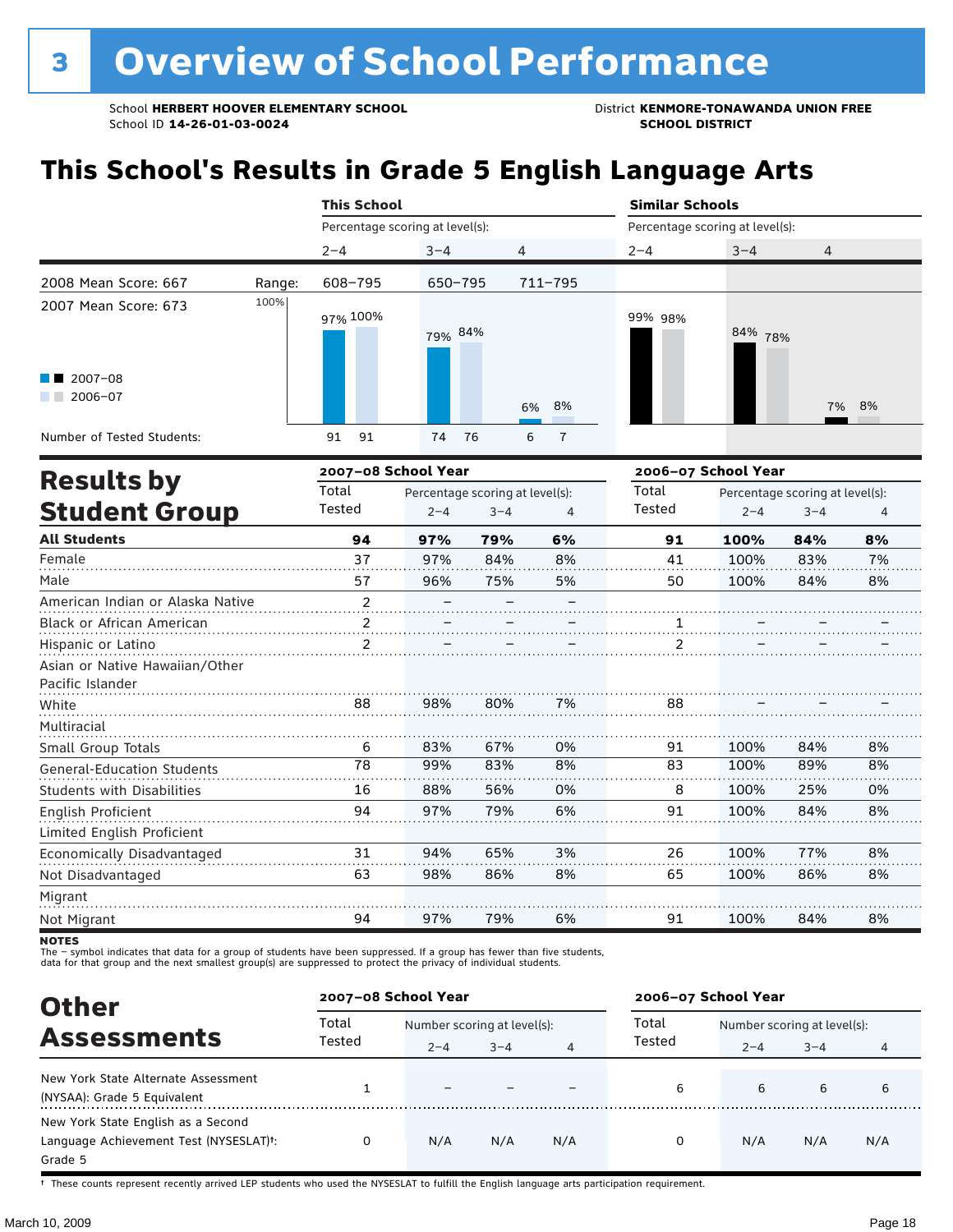### **This School's Results in Grade 5 Mathematics**

|                                                                                                                                                                                                                                                 |        | <b>This School</b>              |          |                | <b>Similar Schools</b>          |         |         |  |
|-------------------------------------------------------------------------------------------------------------------------------------------------------------------------------------------------------------------------------------------------|--------|---------------------------------|----------|----------------|---------------------------------|---------|---------|--|
|                                                                                                                                                                                                                                                 |        | Percentage scoring at level(s): |          |                | Percentage scoring at level(s): |         |         |  |
|                                                                                                                                                                                                                                                 |        | $2 - 4$                         | $3 - 4$  | $\overline{4}$ | $2 - 4$                         | $3 - 4$ | 4       |  |
| 2008 Mean Score: 680                                                                                                                                                                                                                            | Range: | 619-780                         | 650-780  | 699-780        |                                 |         |         |  |
| 2007 Mean Score: 683<br>$\blacksquare$ 2007-08                                                                                                                                                                                                  | 100%   | 98% 98%                         | 88% 88%  |                | 98% 96%                         | 88% 81% |         |  |
| 2006-07<br><b>The Contract of the Contract of the Contract of the Contract of the Contract of the Contract of the Contract of the Contract of the Contract of the Contract of the Contract of the Contract of the Contract of The Contract </b> |        |                                 |          | 24% 27%        |                                 |         | 27% 22% |  |
| Number of Tested Students:                                                                                                                                                                                                                      |        | 91<br>91                        | 82<br>82 | 22<br>- 25     |                                 |         |         |  |

|                                   |                 | 2007-08 School Year |                                 |     | 2006-07 School Year |         |                                 |     |  |
|-----------------------------------|-----------------|---------------------|---------------------------------|-----|---------------------|---------|---------------------------------|-----|--|
| <b>Results by</b>                 | Total<br>Tested |                     | Percentage scoring at level(s): |     | Total               |         | Percentage scoring at level(s): |     |  |
| <b>Student Group</b>              |                 | $2 - 4$             | $3 - 4$                         | 4   | Tested              | $2 - 4$ | $3 - 4$                         | 4   |  |
| <b>All Students</b>               | 93              | 98%                 | 88%                             | 24% | 93                  | 98%     | 88%                             | 27% |  |
| Female                            | 36              | 97%                 | 78%                             | 22% | 41                  | 95%     | 88%                             | 17% |  |
| Male                              | 57              | 98%                 | 95%                             | 25% | 52                  | 100%    | 88%                             | 35% |  |
| American Indian or Alaska Native  | $\overline{2}$  |                     |                                 |     |                     |         |                                 |     |  |
| Black or African American         | 2               |                     |                                 |     |                     |         |                                 |     |  |
| Hispanic or Latino                | $\mathfrak{p}$  |                     |                                 |     | $\mathcal{P}$       |         |                                 |     |  |
| Asian or Native Hawaiian/Other    |                 |                     |                                 |     |                     |         |                                 |     |  |
| Pacific Islander                  |                 |                     |                                 |     |                     |         |                                 |     |  |
| White                             | 87              | 99%                 | 91%                             | 23% | 90                  |         |                                 |     |  |
| Multiracial                       |                 |                     |                                 |     |                     |         |                                 |     |  |
| Small Group Totals                | 6               | 83%                 | 50%                             | 33% | 93                  | 98%     | 88%                             | 27% |  |
| <b>General-Education Students</b> | 78              | 99%                 | 91%                             | 27% | 85                  | 100%    | 93%                             | 29% |  |
| <b>Students with Disabilities</b> | 15              | 93%                 | 73%                             | 7%  | 8                   | 75%     | 38%                             | 0%  |  |
| English Proficient                | 93              | 98%                 | 88%                             | 24% | 92                  |         |                                 |     |  |
| Limited English Proficient        |                 |                     |                                 |     | 1                   |         |                                 |     |  |
| Economically Disadvantaged        | 31              | 97%                 | 77%                             | 13% | 27                  | 100%    | 93%                             | 19% |  |
| Not Disadvantaged                 | 62              | 98%                 | 94%                             | 29% | 66                  | 97%     | 86%                             | 30% |  |
| Migrant                           |                 |                     |                                 |     |                     |         |                                 |     |  |
| Not Migrant                       | 93              | 98%                 | 88%                             | 24% | 93                  | 98%     | 88%                             | 27% |  |

**NOTES** 

The – symbol indicates that data for a group of students have been suppressed. If a group has fewer than five students,<br>data for that group and the next smallest group(s) are suppressed to protect the privacy of individual

| <b>Other</b>                                                       | 2007-08 School Year |                             |         |                          | 2006-07 School Year |                             |         |   |
|--------------------------------------------------------------------|---------------------|-----------------------------|---------|--------------------------|---------------------|-----------------------------|---------|---|
|                                                                    | Total               | Number scoring at level(s): |         |                          | Total               | Number scoring at level(s): |         |   |
| <b>Assessments</b>                                                 | Tested              | $2 - 4$                     | $3 - 4$ |                          | Tested              | $2 - 4$                     | $3 - 4$ | 4 |
| New York State Alternate Assessment<br>(NYSAA): Grade 5 Equivalent |                     |                             |         | $\overline{\phantom{0}}$ | 6                   | 6                           | 6       | 6 |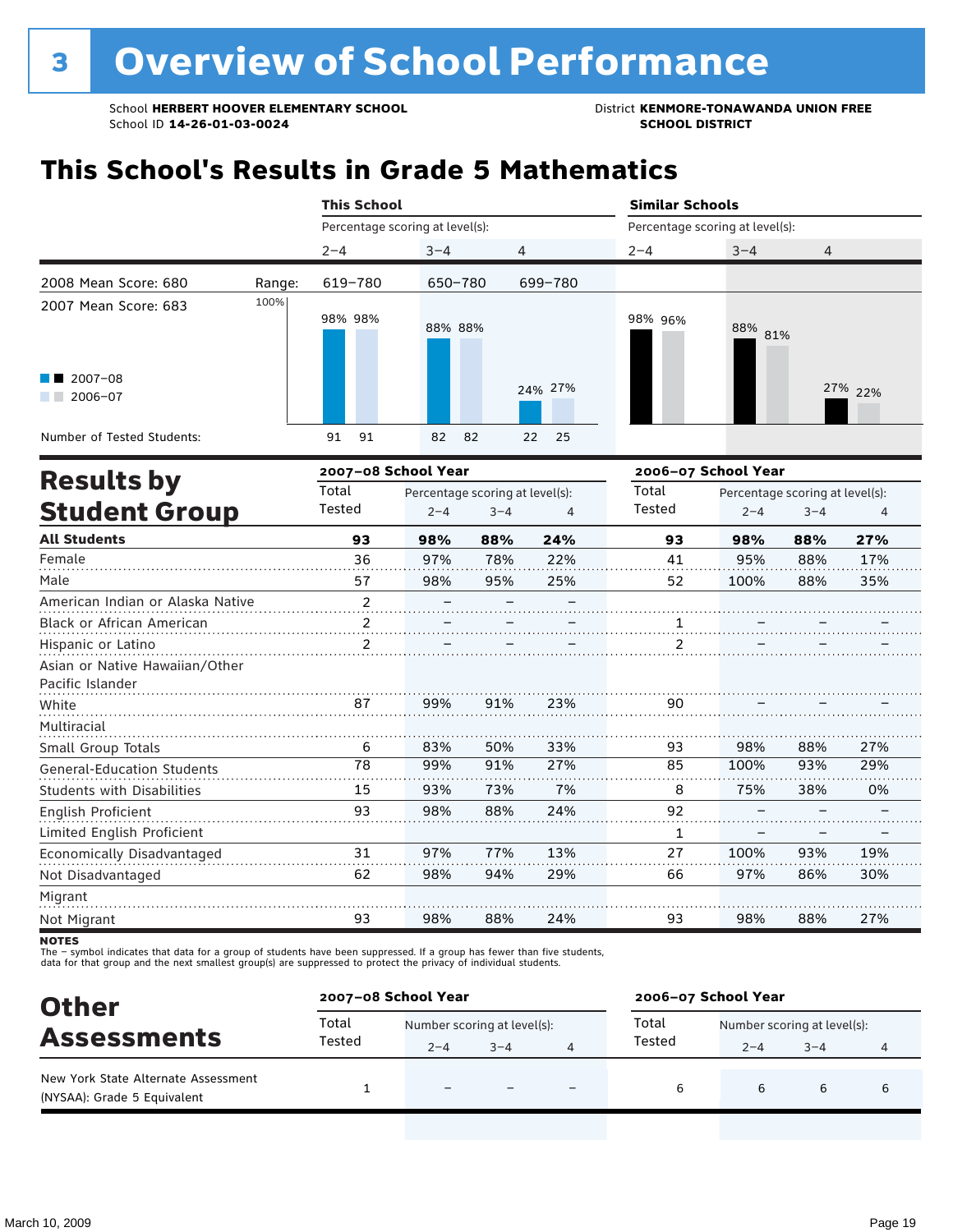### **This School's Results in Grade 6 English Language Arts**

| Percentage scoring at level(s):<br>Percentage scoring at level(s):<br>$3 - 4$<br>$3 - 4$<br>$2 - 4$<br>4<br>$2 - 4$<br>4<br>Range:<br>100%<br>2007-08<br>$2006 - 07$<br>Number of Tested Students:<br>2007-08 School Year<br>2006-07 School Year<br><b>Results by</b><br>Total<br>Total<br>Percentage scoring at level(s):<br>Percentage scoring at level(s):<br><b>Student Group</b><br>Tested<br>Tested<br>$2 - 4$<br>$3 - 4$<br>$\overline{4}$<br>$2 - 4$<br>$3 - 4$<br>$\overline{4}$<br>Female<br>Pacific Islander<br>White<br>Multiracial<br>Small Group Totals<br><b>General-Education Students</b><br><b>Students with Disabilities</b><br>English Proficient<br>Limited English Proficient<br>Economically Disadvantaged<br>Not Disadvantaged<br>Migrant<br>Not Migrant |                                  | <b>This School</b> |  |  | <b>Similar Schools</b> |  |  |  |  |
|----------------------------------------------------------------------------------------------------------------------------------------------------------------------------------------------------------------------------------------------------------------------------------------------------------------------------------------------------------------------------------------------------------------------------------------------------------------------------------------------------------------------------------------------------------------------------------------------------------------------------------------------------------------------------------------------------------------------------------------------------------------------------------|----------------------------------|--------------------|--|--|------------------------|--|--|--|--|
|                                                                                                                                                                                                                                                                                                                                                                                                                                                                                                                                                                                                                                                                                                                                                                                  |                                  |                    |  |  |                        |  |  |  |  |
|                                                                                                                                                                                                                                                                                                                                                                                                                                                                                                                                                                                                                                                                                                                                                                                  |                                  |                    |  |  |                        |  |  |  |  |
|                                                                                                                                                                                                                                                                                                                                                                                                                                                                                                                                                                                                                                                                                                                                                                                  |                                  |                    |  |  |                        |  |  |  |  |
|                                                                                                                                                                                                                                                                                                                                                                                                                                                                                                                                                                                                                                                                                                                                                                                  |                                  |                    |  |  |                        |  |  |  |  |
|                                                                                                                                                                                                                                                                                                                                                                                                                                                                                                                                                                                                                                                                                                                                                                                  |                                  |                    |  |  |                        |  |  |  |  |
|                                                                                                                                                                                                                                                                                                                                                                                                                                                                                                                                                                                                                                                                                                                                                                                  |                                  |                    |  |  |                        |  |  |  |  |
|                                                                                                                                                                                                                                                                                                                                                                                                                                                                                                                                                                                                                                                                                                                                                                                  |                                  |                    |  |  |                        |  |  |  |  |
|                                                                                                                                                                                                                                                                                                                                                                                                                                                                                                                                                                                                                                                                                                                                                                                  |                                  |                    |  |  |                        |  |  |  |  |
|                                                                                                                                                                                                                                                                                                                                                                                                                                                                                                                                                                                                                                                                                                                                                                                  |                                  |                    |  |  |                        |  |  |  |  |
|                                                                                                                                                                                                                                                                                                                                                                                                                                                                                                                                                                                                                                                                                                                                                                                  |                                  |                    |  |  |                        |  |  |  |  |
|                                                                                                                                                                                                                                                                                                                                                                                                                                                                                                                                                                                                                                                                                                                                                                                  |                                  |                    |  |  |                        |  |  |  |  |
|                                                                                                                                                                                                                                                                                                                                                                                                                                                                                                                                                                                                                                                                                                                                                                                  |                                  |                    |  |  |                        |  |  |  |  |
|                                                                                                                                                                                                                                                                                                                                                                                                                                                                                                                                                                                                                                                                                                                                                                                  |                                  |                    |  |  |                        |  |  |  |  |
|                                                                                                                                                                                                                                                                                                                                                                                                                                                                                                                                                                                                                                                                                                                                                                                  |                                  |                    |  |  |                        |  |  |  |  |
|                                                                                                                                                                                                                                                                                                                                                                                                                                                                                                                                                                                                                                                                                                                                                                                  | <b>All Students</b>              |                    |  |  |                        |  |  |  |  |
|                                                                                                                                                                                                                                                                                                                                                                                                                                                                                                                                                                                                                                                                                                                                                                                  |                                  |                    |  |  |                        |  |  |  |  |
|                                                                                                                                                                                                                                                                                                                                                                                                                                                                                                                                                                                                                                                                                                                                                                                  | Male                             |                    |  |  |                        |  |  |  |  |
|                                                                                                                                                                                                                                                                                                                                                                                                                                                                                                                                                                                                                                                                                                                                                                                  | American Indian or Alaska Native |                    |  |  |                        |  |  |  |  |
|                                                                                                                                                                                                                                                                                                                                                                                                                                                                                                                                                                                                                                                                                                                                                                                  | Black or African American        |                    |  |  |                        |  |  |  |  |
|                                                                                                                                                                                                                                                                                                                                                                                                                                                                                                                                                                                                                                                                                                                                                                                  | Hispanic or Latino               |                    |  |  |                        |  |  |  |  |
|                                                                                                                                                                                                                                                                                                                                                                                                                                                                                                                                                                                                                                                                                                                                                                                  | Asian or Native Hawaiian/Other   |                    |  |  |                        |  |  |  |  |
|                                                                                                                                                                                                                                                                                                                                                                                                                                                                                                                                                                                                                                                                                                                                                                                  |                                  |                    |  |  |                        |  |  |  |  |
|                                                                                                                                                                                                                                                                                                                                                                                                                                                                                                                                                                                                                                                                                                                                                                                  |                                  |                    |  |  |                        |  |  |  |  |
|                                                                                                                                                                                                                                                                                                                                                                                                                                                                                                                                                                                                                                                                                                                                                                                  |                                  |                    |  |  |                        |  |  |  |  |
|                                                                                                                                                                                                                                                                                                                                                                                                                                                                                                                                                                                                                                                                                                                                                                                  |                                  |                    |  |  |                        |  |  |  |  |
|                                                                                                                                                                                                                                                                                                                                                                                                                                                                                                                                                                                                                                                                                                                                                                                  |                                  |                    |  |  |                        |  |  |  |  |
|                                                                                                                                                                                                                                                                                                                                                                                                                                                                                                                                                                                                                                                                                                                                                                                  |                                  |                    |  |  |                        |  |  |  |  |
|                                                                                                                                                                                                                                                                                                                                                                                                                                                                                                                                                                                                                                                                                                                                                                                  |                                  |                    |  |  |                        |  |  |  |  |
|                                                                                                                                                                                                                                                                                                                                                                                                                                                                                                                                                                                                                                                                                                                                                                                  |                                  |                    |  |  |                        |  |  |  |  |
|                                                                                                                                                                                                                                                                                                                                                                                                                                                                                                                                                                                                                                                                                                                                                                                  |                                  |                    |  |  |                        |  |  |  |  |
|                                                                                                                                                                                                                                                                                                                                                                                                                                                                                                                                                                                                                                                                                                                                                                                  |                                  |                    |  |  |                        |  |  |  |  |
|                                                                                                                                                                                                                                                                                                                                                                                                                                                                                                                                                                                                                                                                                                                                                                                  |                                  |                    |  |  |                        |  |  |  |  |
|                                                                                                                                                                                                                                                                                                                                                                                                                                                                                                                                                                                                                                                                                                                                                                                  |                                  |                    |  |  |                        |  |  |  |  |

NOTES<br>The – symbol indicates that data for a group of students have been suppressed. If a group has fewer than five students, data for that group and the next smallest group(s) are suppressed to protect the privacy of individual students.

**Other Assessments**<br>Assessments Tested  $\frac{1}{2-4}$  and  $\frac{1}{2-4}$  and  $\frac{1}{4}$  Tested  $\frac{1}{2-4}$  and  $\frac{1}{2-4}$  and  $\frac{1}{2-4}$  and  $\frac{1}{2-4}$  and  $\frac{1}{2-4}$  and  $\frac{1}{2-4}$  and  $\frac{1}{2-4}$  and  $\frac{1}{2-4}$  and  $\frac{1}{2-4}$  $2-4$   $3-4$   $4$   $1 \text{e} \cdot \text{e} \cdot \text{e} \cdot \text{e} \cdot \text{e} \cdot \text{e} \cdot \text{e} \cdot \text{e} \cdot \text{e} \cdot \text{e} \cdot \text{e} \cdot \text{e} \cdot \text{e} \cdot \text{e} \cdot \text{e} \cdot \text{e} \cdot \text{e} \cdot \text{e} \cdot \text{e} \cdot \text{e} \cdot \text{e} \cdot \text{e} \cdot \text{e} \cdot \text{e} \cdot \text{e} \cdot \text{e} \cdot \text{e} \cdot \text{e} \cdot \text{e} \cdot$ **2007–08 School Year 2006–07 School Year** Total Tested Total Tested New York State Alternate Assessment (NYSAA): Grade 6 Equivalent <sup>2</sup> – – – <sup>0</sup> New York State English as a Second Language Achievement Test (NYSESLAT)†: Grade 6 0 N/A N/A N/A 0 N/A N/A N/A

† These counts represent recently arrived LEP students who used the NYSESLAT to fulfill the English language arts participation requirement.